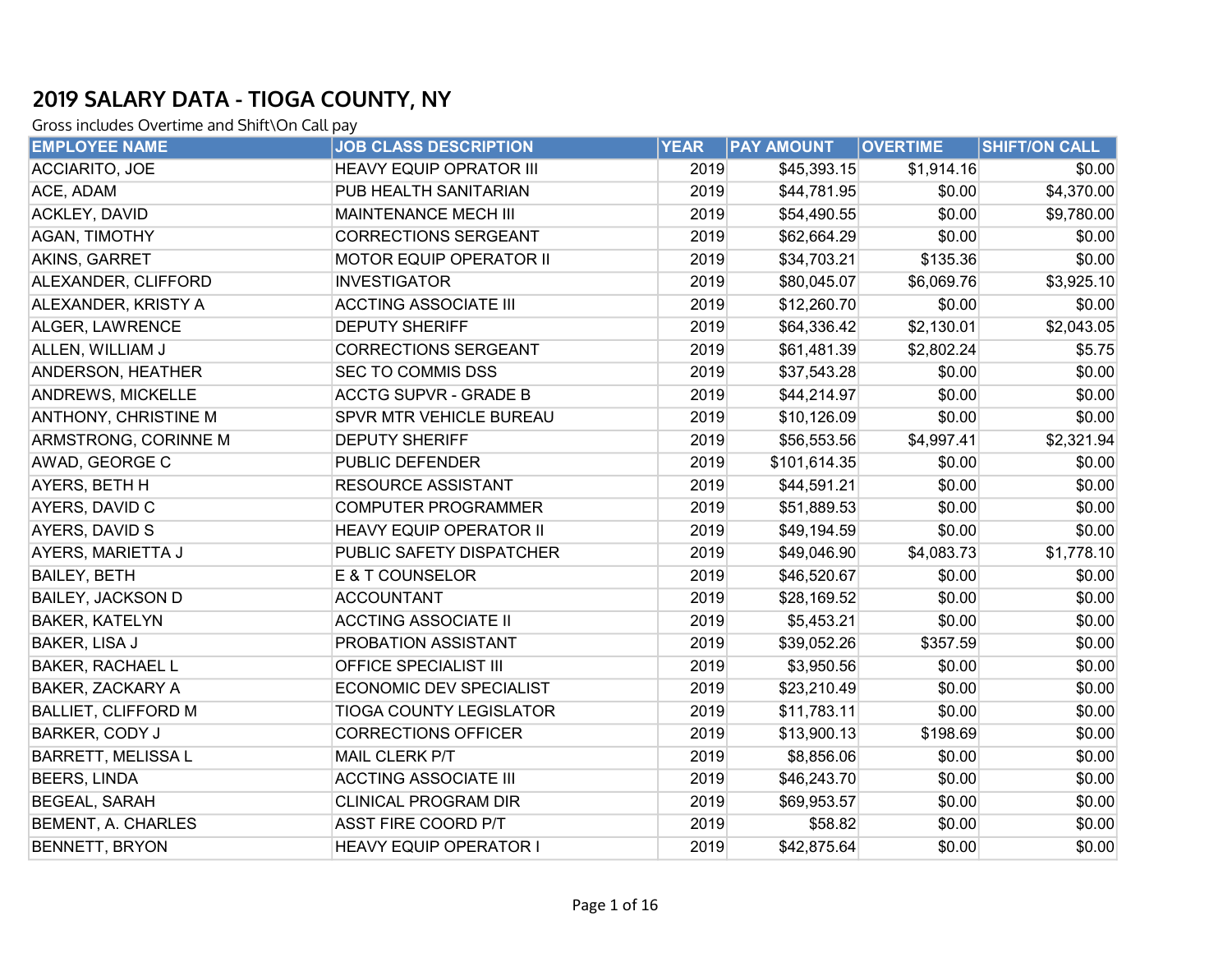| <b>EMPLOYEE NAME</b>         | <b>JOB CLASS DESCRIPTION</b>   | <b>YEAR</b> | <b>PAY AMOUNT</b> | <b>OVERTIME</b> | SHIFT/ON CALL |
|------------------------------|--------------------------------|-------------|-------------------|-----------------|---------------|
| BENNETT, DONNA J             | PROBATION DIR (GROUP A)        | 2019        | \$80,492.40       | \$0.00          | \$0.00        |
| BENNETT, LAURA R             | PUBLIC HEALTH EDUCATOR         | 2019        | \$26,536.45       | \$0.00          | \$0.00        |
| BENNETT, LYNN                | <b>ACCTING ASSOCIATE III</b>   | 2019        | \$37,685.57       | \$0.00          | \$0.00        |
| <b>BENNETT, MICHELE A</b>    | SOCIAL WELFARE EXAMINER        | 2019        | \$946.81          | \$0.00          | \$0.00        |
| BENNETT, WARREN S            | <b>COUNTY CORONER</b>          | 2019        | \$14,507.65       | \$0.00          | \$0.00        |
| <b>BENSLEY, BRETT</b>        | <b>MOTOR EQUIP OPERATOR II</b> | 2019        | \$33,407.69       | \$0.00          | \$0.00        |
| BERRY, DANIEL                | <b>HEAVY EQUIP OPERATOR I</b>  | 2019        | \$48,910.31       | \$5,475.07      | \$0.00        |
| BESSEY, ADAM T               | <b>LIEUTENANT</b>              | 2019        | \$73,176.08       | \$1,350.31      | \$33.65       |
| BEVILACQUA, SEAN M           | <b>CORRECTIONS OFFICER</b>     | 2019        | \$61,364.51       | \$6,483.64      | \$553.50      |
| BEZIRGANIAN, JOHN B          | <b>MEDICAL DIRECTOR - MH</b>   | 2019        | \$185,709.69      | \$0.00          | \$0.00        |
| <b>BIDWELL, MICHAEL</b>      | <b>WORKING SUPERVISOR</b>      | 2019        | \$59,369.97       | \$359.28        | \$45.00       |
| BILBREY, BARBARA J           | PUBLIC HEALTH NURSE FT         | 2019        | \$58,221.21       | \$0.00          | \$0.00        |
| <b>BIRTCH, ANTHONY</b>       | <b>CORRECTIONS OFFICER</b>     | 2019        | \$46,698.64       | \$713.69        | \$0.00        |
| <b>BLAASCH, ROBERT R</b>     | DEP SHERIFF P/T                | 2019        | \$20,218.61       | \$0.00          | \$0.00        |
| <b>BLAASCH, THERESA</b>      | PUBLIC SAFETY DISPATCHER       | 2019        | \$46,886.62       | \$2,650.05      | \$1,564.15    |
| <b>BOBIER, ALAN G</b>        | <b>DEPUTY SHERIFF</b>          | 2019        | \$69,896.51       | \$5,670.92      | \$159.96      |
| <b>BOGART, LINDA M</b>       | <b>RECORDING CLERK</b>         | 2019        | \$37,565.38       | \$0.00          | \$0.00        |
| <b>BRECHKO, AMANDA</b>       | SR CLIN SOC WKR                | 2019        | \$24,002.11       | \$224.27        | \$1,355.00    |
| <b>BREITWIESER, JOSEPH A</b> | SOCIAL WELFARE EXAMINER        | 2019        | \$25,560.17       | \$0.00          | \$0.00        |
| <b>BRINK, LAWRENCE</b>       | <b>WORKING SUPERVISOR</b>      | 2019        | \$66,995.67       | \$12,804.23     | \$0.00        |
| <b>BRUCE, LINN A</b>         | <b>CIVIL SERVICE ADMINIS</b>   | 2019        | \$54,011.85       | \$0.00          | \$0.00        |
| <b>BRUNNER, CODY</b>         | <b>CORRECTIONS OFFICER</b>     | 2019        | \$54,139.41       | \$7,740.96      | \$402.00      |
| <b>BRUNNER, ELIZABETH</b>    | OFFICE SPEC I (SEASONAL)       | 2019        | \$2,993.90        | \$0.00          | \$0.00        |
| <b>BUDD, KELLY E</b>         | <b>CASEWORKER</b>              | 2019        | \$8,599.70        | \$898.31        | \$145.00      |
| <b>BUDINGER, KRISTINE S</b>  | <b>CORRECTIONS OFFICER</b>     | 2019        | \$61,736.88       | \$7,310.33      | \$0.00        |
| <b>BUNCE, RYAN S</b>         | <b>DEPUTY SHERIFF</b>          | 2019        | \$70,684.92       | \$9,983.78      | \$869.95      |
| <b>BURDICK, JACQUELINE</b>   | <b>E &amp; T COUNSELOR</b>     | 2019        | \$40,903.66       | \$0.00          | \$0.00        |
| CAIN, BRIAN                  | PROB SUPERVISOR 1              | 2019        | \$61,302.39       | \$497.30        | \$0.00        |
| CAMIN, DOUGLAS J             | CHIEF INFORMATION OFFICER      | 2019        | \$90,343.75       | \$0.00          | \$0.00        |
| CAMPBELL, CHARISSE           | CASE SUPVR - GRADE B           | 2019        | \$51,283.56       | \$140.60        | \$0.00        |
| CANNAVINO, STACY L           | <b>CLINICAL SOCIAL WORKER</b>  | 2019        | \$38,958.66       | \$278.64        | \$1,840.00    |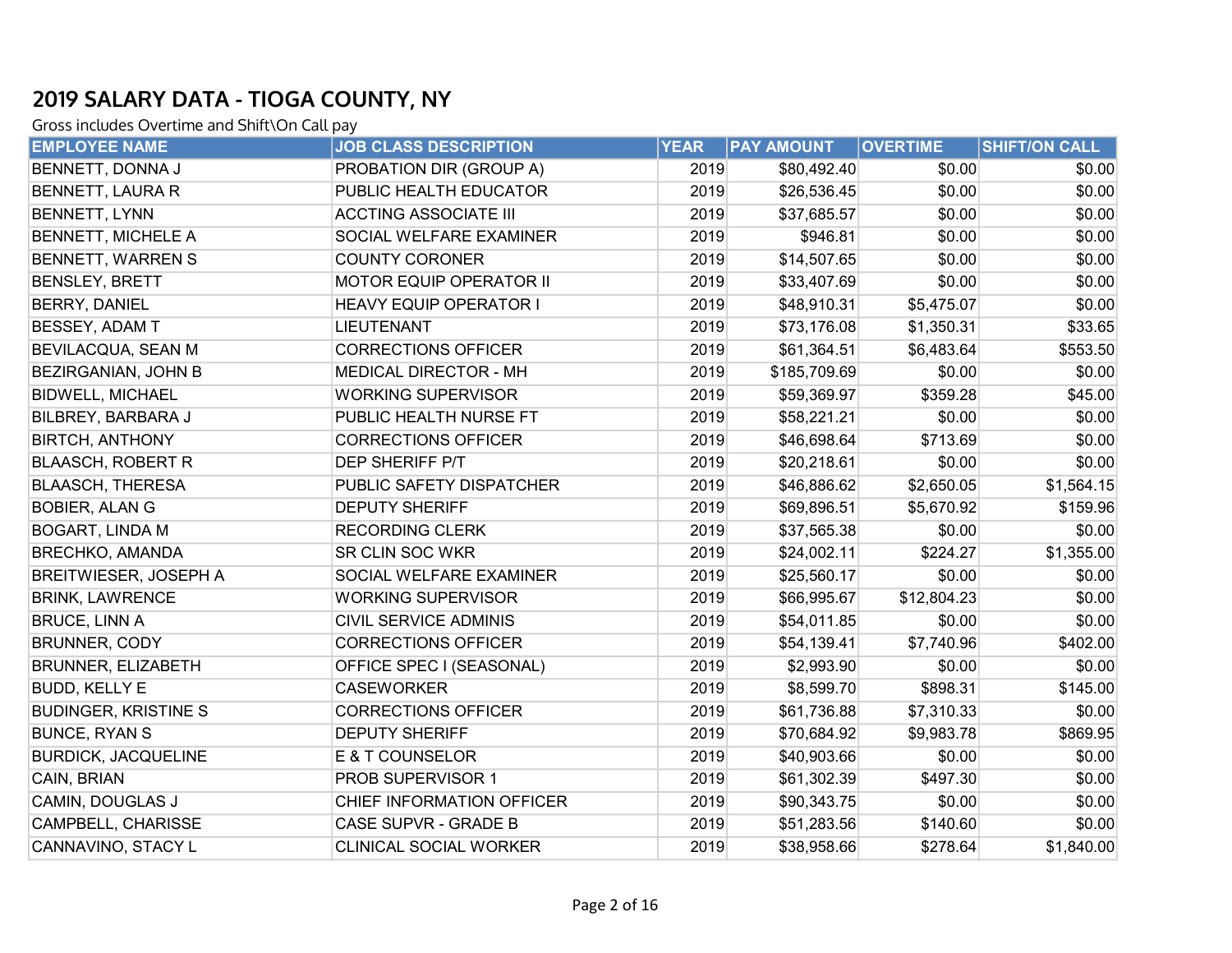| <b>EMPLOYEE NAME</b>      | <b>JOB CLASS DESCRIPTION</b>   | <b>YEAR</b> | <b>PAY AMOUNT</b> | <b>OVERTIME</b> | SHIFT/ON CALL |
|---------------------------|--------------------------------|-------------|-------------------|-----------------|---------------|
| CANZLER, ABIGAIL J        | OFFICE SPECIALIST III          | 2019        | \$35,624.67       | \$0.00          | \$0.00        |
| CANZLER, AMY M            | <b>WLF MGMT SYST ASSISTANT</b> | 2019        | \$36,298.62       | \$0.00          | \$0.00        |
| CAPORAL, JEAN M           | <b>VOTING MACHINE TECH</b>     | 2019        | \$20,742.51       | \$0.00          | \$0.00        |
| CARD, TEDDI J             | <b>ACCTING ASSOCIATE II</b>    | 2019        | \$23,370.90       | \$0.00          | \$0.00        |
| CARDONE, SANDRA L         | 3RD ASST DIST ATTORNEY         | 2019        | \$64,750.92       | \$0.00          | \$0.00        |
| CARRIGG, STEPHANIE S      | PARALEGAL                      | 2019        | \$47,345.39       | \$0.00          | \$0.00        |
| CASOLITE, JESSICA J       | COMM & E-SRV COORDINATOR       | 2019        | \$24,802.98       | \$0.00          | \$0.00        |
| CELLA, MARGARET R         | OFFICE SPEC I (SEASONAL)       | 2019        | \$3,345.23        | \$0.00          | \$0.00        |
| CHANDLER, KATIE R         | <b>SR. PAYROLL CLERK</b>       | 2019        | \$35,759.77       | \$0.00          | \$0.00        |
| CHANDLER, LISA C          | SR MOTOR VEH LIC CLERK         | 2019        | \$30,430.67       | \$0.00          | \$0.00        |
| CHIARELLO, KARA A         | <b>ACCTING ASSOCIATE I</b>     | 2019        | \$29,467.83       | \$0.00          | \$0.00        |
| CHILSON, BETTY            | <b>ACCTING ASSOCIATE I</b>     | 2019        | \$33,629.18       | \$0.00          | \$0.00        |
| CHURCHMAN, DAVID R        | ASST FIRE COORD P/T            | 2019        | \$2,825.81        | \$0.00          | \$0.00        |
| CIOTOLI, THERESA J        | <b>ACCT CLERK - TYPIST P/T</b> | 2019        | \$9,937.32        | \$0.00          | \$0.00        |
| CLARK, VERA               | PUBLIC SAFETY DISPATCHER       | 2019        | \$47,191.82       | \$2,614.47      | \$1,824.00    |
| <b>CLINE, THOMAS R</b>    | 2ND ASST PUBLIC DEFENDER       | 2019        | \$62,695.50       | \$0.00          | \$0.00        |
| COLE, CHRISTINA C         | <b>CORRECTIONS OFFICER</b>     | 2019        | \$46,563.15       | \$2,564.59      | \$0.00        |
| <b>COLE, STEPHANIE A</b>  | PUBLIC SAFETY DISPATCHER       | 2019        | \$51,118.27       | \$3,812.61      | \$91.00       |
| CONDIE, KRISTIN S         | <b>SR CLIN SOC WKR</b>         | 2019        | \$5,664.16        | \$0.00          | \$0.00        |
| CONEY, ASHLEY M           | <b>EARLY INTER SERV COORD</b>  | 2019        | \$39,091.86       | \$0.00          | \$0.00        |
| CONMY, SUZANNE W          | <b>CASEWORKER</b>              | 2019        | \$57,503.55       | \$5,891.41      | \$1,590.00    |
| <b>COOKE, MICHAEL</b>     | <b>SR CLIN SOC WKR</b>         | 2019        | \$58,869.22       | \$0.00          | \$0.00        |
| CORNEBY, JESSICA          | <b>ACCTING ASSOCIATE II</b>    | 2019        | \$29,663.20       | \$0.00          | \$0.00        |
| <b>CORNELL, JAMES</b>     | PARALEGAL                      | 2019        | \$44,391.99       | \$0.00          | \$0.00        |
| CORNWELL, JOHN D          | <b>INVESTIGATOR</b>            | 2019        | \$73,335.84       | \$3,632.68      | \$3,771.87    |
| COSTANTINI, JOYCE         | <b>SPVR MTR VEHICLE BUREAU</b> | 2019        | \$39,390.87       | \$0.00          | \$0.00        |
| <b>COULSON, THOMAS P</b>  | 3RD ASST CO ATTORNEY           | 2019        | \$878.50          | \$0.00          | \$0.00        |
| COYNE, KATHY A            | <b>SEC TO PUBLIC DEFENDER</b>  | 2019        | \$33,886.80       | \$0.00          | \$0.00        |
| <b>CUSHMAN, BARBARA L</b> | <b>SEC TO COMM PUBLIC WRKS</b> | 2019        | \$37,722.91       | \$0.00          | \$0.00        |
| DAVIS, ANNE M             | <b>SEC 1ST ASST CO ATTY</b>    | 2019        | \$45,537.22       | \$0.00          | \$0.00        |
| DAVIS, JASON              | CONFIDENTIAL ASSISTANT         | 2019        | \$3,065.14        | \$0.00          | \$0.00        |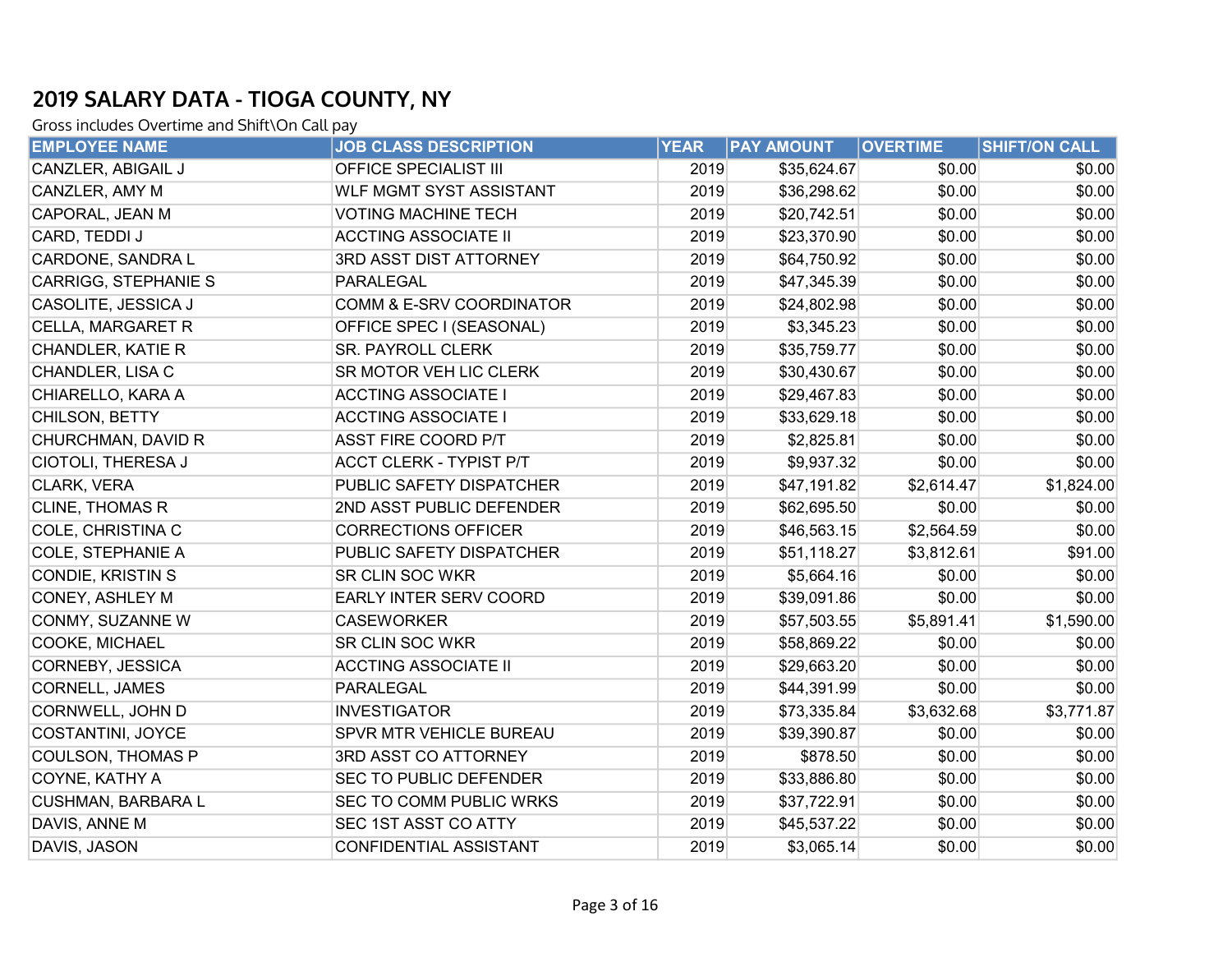| <b>EMPLOYEE NAME</b>       | <b>JOB CLASS DESCRIPTION</b>   | <b>YEAR</b> | <b>PAY AMOUNT</b> | <b>OVERTIME</b> | <b>SHIFT/ON CALL</b> |
|----------------------------|--------------------------------|-------------|-------------------|-----------------|----------------------|
| DECKER, SHELLIANNA         | PUBLIC SAFETY DISPATCHER       | 2019        | \$56,861.14       | \$4,871.46      | \$44.10              |
| DELANEY, MICHELE           | PARALEGAL P/T                  | 2019        | \$12,098.86       | \$0.00          | \$0.00               |
| DELANEY, MIRANDA L         | <b>OFFICE SPECIALIST I</b>     | 2019        | \$23,275.09       | \$0.00          | \$0.00               |
| DELMAGE, JOHN H            | SERGEANT-SHERIFF               | 2019        | \$68,274.35       | \$1,801.98      | \$24.73              |
| DELMAGE, JOSHUA            | <b>INVESTIGATOR</b>            | 2019        | \$69,066.70       | \$3,102.48      | \$2,278.12           |
| DELMAGE, SARAH L           | PUBLIC SAFETY DISPATCHER TRAIN | 2019        | \$42,087.48       | \$2,841.88      | \$1,695.20           |
| DEWIND, PETER J            | <b>COUNTY ATTORNEY</b>         | 2019        | \$103,991.56      | \$0.00          | \$0.00               |
| DHUY, BRIAN                | <b>CORRECTIONS OFFICER</b>     | 2019        | \$46,231.61       | \$0.00          | \$0.00               |
| DITURSI, KERRI             | CLINICAL SOCIAL WORKER         | 2019        | \$56,700.22       | \$0.00          | \$0.00               |
| DIXSON, RICHARD P          | <b>SR COMP MAINT TECH</b>      | 2019        | \$51,190.76       | \$0.00          | \$0.00               |
| DOUGHERTY, MAUREEN L       | <b>CLERK CO LEGISLATURE</b>    | 2019        | \$65,455.06       | \$0.00          | \$0.00               |
| DUNBAR, JUDY               | OFFICE SPECIALIST II           | 2019        | \$33,873.85       | \$0.00          | \$0.00               |
| DUNHAM, MICHELLE L         | SR. ALCOHOL & DRUG COUNSELOR   | 2019        | \$46,941.05       | \$0.00          | \$0.00               |
| DUVARNEY, STEVEN G         | CHIEF PUBLIC SAFETY DISPATCHER | 2019        | \$64,663.39       | \$918.00        | \$8.10               |
| DYER, JENNA R              | EARLY INTER SERV COORD         | 2019        | \$12,726.23       | \$0.00          | \$0.00               |
| EDDY, KRISTEN              | SR CLIN SOC WKR                | 2019        | \$40,742.31       | \$0.00          | \$0.00               |
| EDWARDS, CHAD M            | <b>CORRECTIONS SERGEANT</b>    | 2019        | \$64,092.74       | \$5,466.64      | \$0.00               |
| EIKLOR, AMY E              | SOCIAL WELFARE EXAMINER        | 2019        | \$31,205.01       | \$0.00          | \$0.00               |
| ERVAY, ALAN                | <b>MECHANIC / WORKING SUPR</b> | 2019        | \$55,957.97       | \$808.23        | \$0.00               |
| ERVAY, PATRICK J           | <b>MOTOR EQUIP OPERATOR II</b> | 2019        | \$33,598.09       | \$594.78        | \$0.00               |
| ERVAY, ROBERT              | PUBLIC SAFETY DISPATCHER       | 2019        | \$48,692.61       | \$5,268.15      | \$103.30             |
| FABREGAS, DANIELLE L       | CLINICAL SOCIAL WORKER         | 2019        | \$4,586.96        | \$29.29         | \$215.00             |
| FANCHER, AMY K             | PUBLIC HEALTH EDUCATOR         | 2019        | \$5,010.18        | \$0.00          | \$0.00               |
| FARR, VALERIE L            | OFFICE SPEC I (SEASONAL)       | 2019        | \$2,031.80        | \$0.00          | \$0.00               |
| FAY, CHRISTINE             | SR CLIN SOC WKR                | 2019        | \$58,867.59       | \$0.00          | \$0.00               |
| FEDOROWICZ, STEPHEN V      | <b>ASST FIRE COORD P/T</b>     | 2019        | \$4,415.89        | \$0.00          | \$0.00               |
| FEEKO, CODY J              | MOTOR EQUIP OPERATOR I         | 2019        | \$31,553.71       | \$0.00          | \$0.00               |
| FELTEY, JACOB D            | HIGHWAY WORKER SEASONAL        | 2019        | \$2,838.83        | \$0.00          | \$0.00               |
| FELTEY, JOHN J             | HEAVY EQUIP OPERATOR II        | 2019        | \$48,164.98       | \$1,446.39      | \$0.00               |
| FENCHEL-KITHCART, JOSHUA J | <b>ACCOUNTANT</b>              | 2019        | \$30,565.54       | \$0.00          | \$0.00               |
| FERGUSON, MEAGAN           | EARLY INTER SERV COORD         | 2019        | \$27,033.91       | \$0.00          | \$0.00               |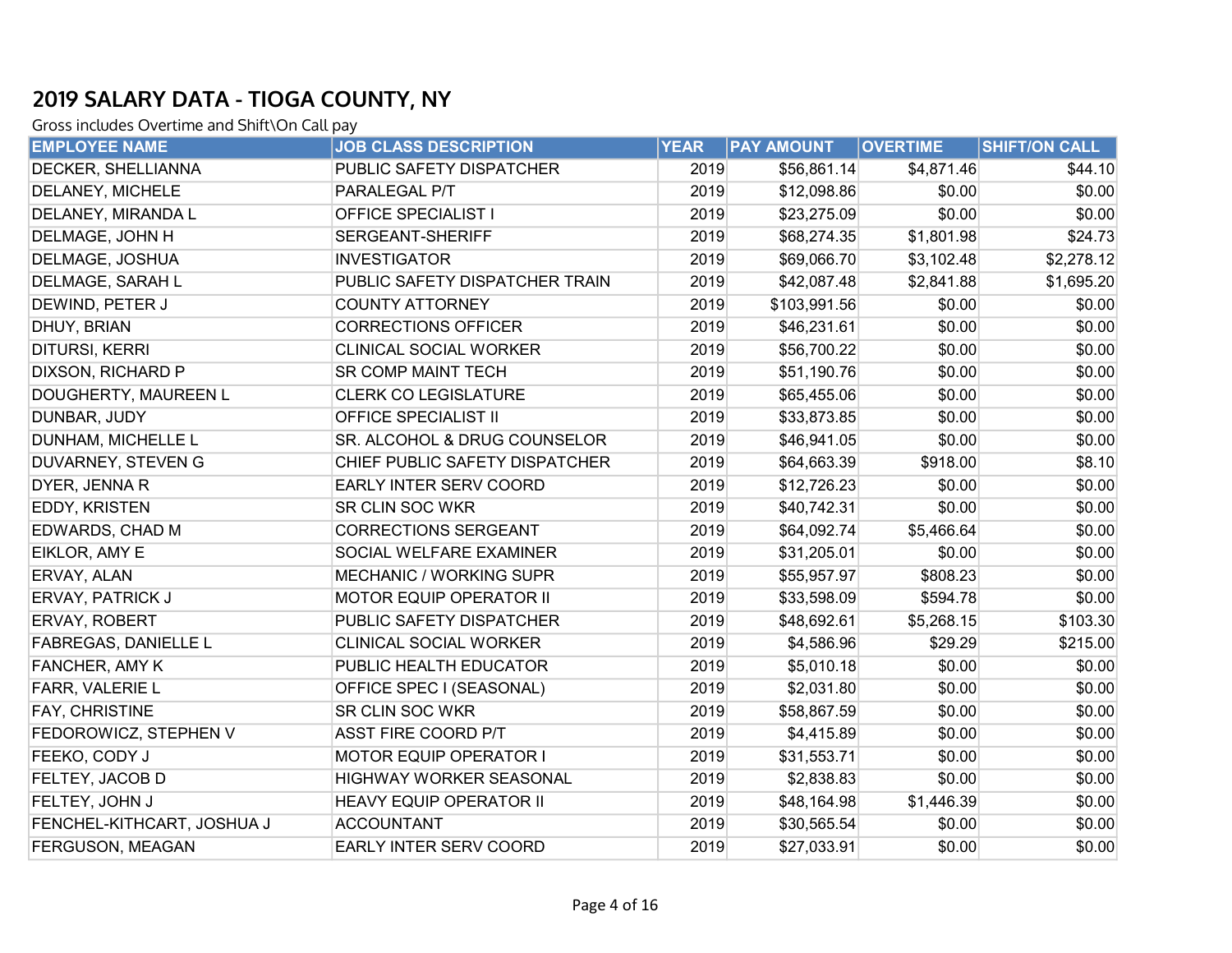| <b>EMPLOYEE NAME</b>         | <b>JOB CLASS DESCRIPTION</b>       | <b>YEAR</b> | <b>PAY AMOUNT</b> | <b>OVERTIME</b> | <b>SHIFT/ON CALL</b> |
|------------------------------|------------------------------------|-------------|-------------------|-----------------|----------------------|
| FERRARO, COLLIN J            | <b>CASEWORKER</b>                  | 2019        | \$46,499.07       | \$2,370.03      | \$1,050.00           |
| FETHERBAY, REBECCA           | PRIN SOC WELF EXAMINER             | 2019        | \$48,555.18       | \$502.81        | \$0.00               |
| <b>FIGGS, ANGELA</b>         | <b>SR CASEWORKER</b>               | 2019        | \$49,932.88       | \$3,444.26      | \$1,305.00           |
| FISHER, KATHRYN              | <b>BILLING SPECIALIST</b>          | 2019        | \$37,393.24       | \$0.00          | \$0.00               |
| FORD, COLE                   | <b>ASSISTANT ENGINEER</b>          | 2019        | \$7,249.99        | \$0.00          | \$0.00               |
| FORREST, KENNETH A           | <b>CORRECTIONS OFFICER</b>         | 2019        | \$58,027.33       | \$3,547.90      | \$0.00               |
| FORTIER, SUSAN G             | DATA ENTRY MACH OPERATR            | 2019        | \$42,956.89       | \$0.00          | \$0.00               |
| FOSTER, TOBY                 | <b>PROBATION OFFICER</b>           | 2019        | \$43,512.69       | \$0.00          | \$0.00               |
| FRENCH, KEITH                | <b>MAINTENANCE MECH II</b>         | 2019        | \$38,122.57       | \$0.00          | \$310.00             |
| FRENCH, LOGAN                | <b>CORRECTIONS OFFICER</b>         | 2019        | \$56,504.70       | \$12,008.27     | \$451.50             |
| FREYVOGEL, CHRISTINE R       | <b>COMMUNITY SERV WORKER</b>       | 2019        | \$27,505.37       | \$0.00          | \$0.00               |
| GALLAGHER, JOSEPH M          | <b>CORRECTIONS OFFICER</b>         | 2019        | \$47,448.45       | \$10,331.09     | \$92.00              |
| <b>GALLAGHER, THOMAS</b>     | <b>DEPUTY SHERIFF</b>              | 2019        | \$62,670.18       | \$2,015.51      | \$103.19             |
| <b>GARLITZ, PAUL B</b>       | <b>DEPUTY SHERIFF</b>              | 2019        | \$64,496.48       | \$2,589.74      | \$40.00              |
| <b>GARRISON, KATHERINE E</b> | PRIN SOC WELF EXAMINER             | 2019        | \$50,292.81       | \$0.00          | \$0.00               |
| <b>GILBERT, CHARLES E</b>    | NETWORK ADMINISTRATOR              | 2019        | \$55,024.77       | \$0.00          | \$0.00               |
| <b>GILLIGAN, DONNA</b>       | <b>ACCT ASSOC III FT TEMP</b>      | 2019        | \$30,267.39       | \$0.00          | \$0.00               |
| <b>GOETZ, KALEY D</b>        | PUBLIC SAFETY DISPATCHER TRAIN     | 2019        | \$29,935.89       | \$86.94         | \$1,157.35           |
| <b>GOODRICH, BRYAN</b>       | <b>GIS TECHNICIAN</b>              | 2019        | \$39,527.38       | \$0.00          | \$0.00               |
| GOODSPEED, DEBRA             | SR SOC WELFARE EXAMINER            | 2019        | \$44,618.06       | \$0.00          | \$0.00               |
| <b>GRAHAM, MICHAEL</b>       | MOTOR EQUIP OPRATOR III            | 2019        | \$35,191.58       | \$0.00          | \$0.00               |
| <b>GRANT, GARY</b>           | DEP COMM SOCIAL SERVS              | 2019        | \$79,698.98       | \$0.00          | \$0.00               |
| <b>GRAVEN, IRENE C</b>       | ASSIGNED COUNSEL ADMIN             | 2019        | \$11,039.82       | \$0.00          | \$0.00               |
| <b>GRAVES, DANIEL R</b>      | <b>CORRECTIONS OFFICER</b>         | 2019        | \$18,790.09       | \$1,677.31      | \$0.00               |
| <b>GRAVES, SUSAN</b>         | <b>SECRETARY TO DCS</b>            | 2019        | \$31,960.16       | \$0.00          | \$0.00               |
| <b>GRAYMAN, HENRY C</b>      | <b>CORRECTIONS OFFICER</b>         | 2019        | \$31,535.89       | \$2,596.21      | \$0.00               |
| <b>GREEN, JENNIFER</b>       | CASE SUPVR - GRADE B               | 2019        | \$56,898.91       | \$1,455.97      | \$295.00             |
| <b>GREGROW, KYLE L</b>       | <b>MOTOR EQUIP OPERATOR I</b>      | 2019        | \$29,197.45       | \$112.18        | \$0.00               |
| <b>GRIEP, MARK A</b>         | <b>DIR WEIGHTS &amp; MSRS I PT</b> | 2019        | \$14,719.85       | \$0.00          | \$0.00               |
| <b>GRIER, DEREK</b>          | <b>AUTOMOTIVE MECHANIC II</b>      | 2019        | \$42,050.57       | \$376.93        | \$0.00               |
| <b>GRIFFIN, DREW</b>         | DEP DIR INFO TECH/COMM SYS         | 2019        | \$55,118.50       | \$0.00          | \$0.00               |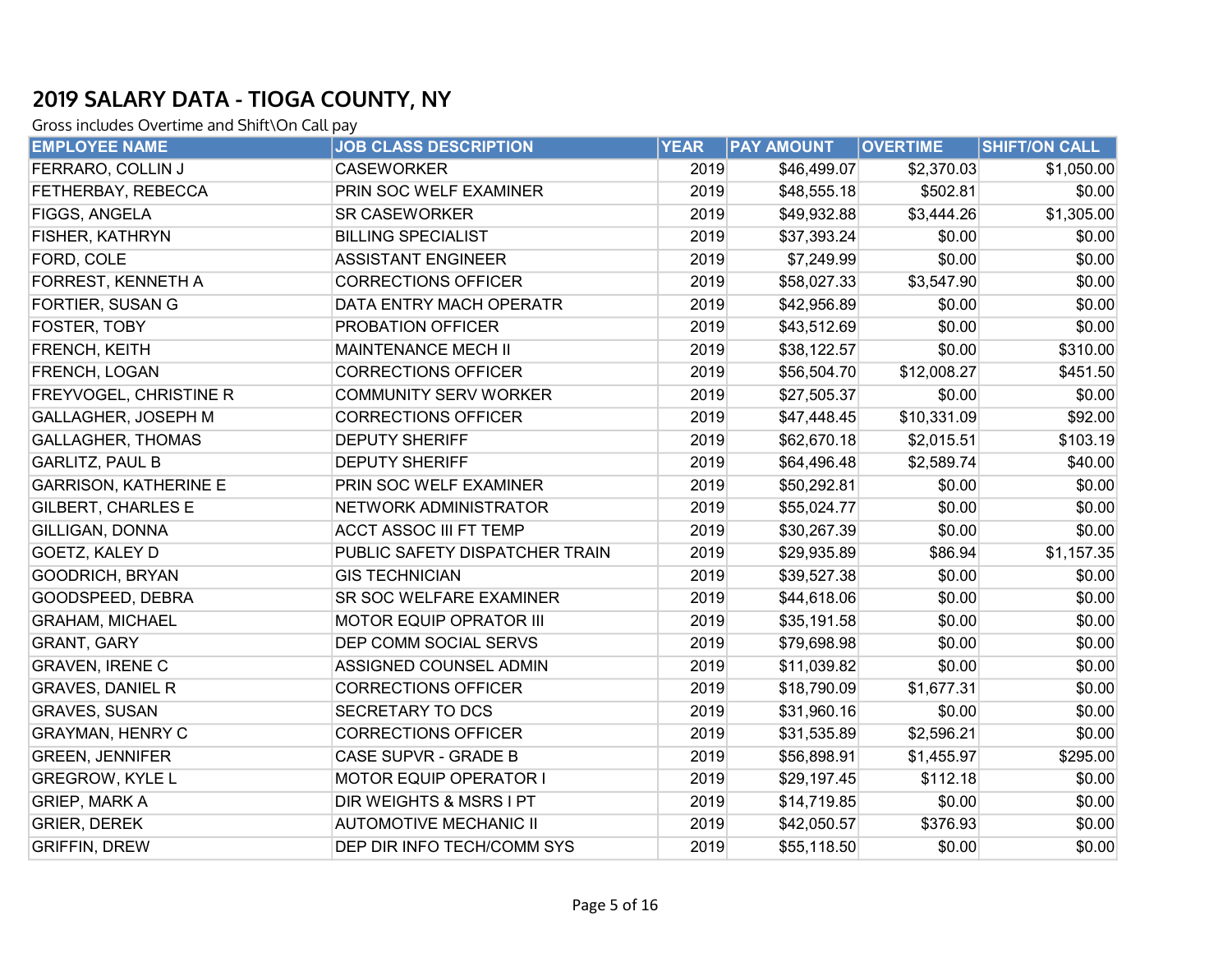| <b>EMPLOYEE NAME</b>      | <b>JOB CLASS DESCRIPTION</b>   | <b>YEAR</b> | <b>PAY AMOUNT</b> | <b>OVERTIME</b> | <b>SHIFT/ON CALL</b> |
|---------------------------|--------------------------------|-------------|-------------------|-----------------|----------------------|
| <b>GRIFFIN, SUELLEN</b>   | <b>DEPUTY COUNTY CLERK</b>     | 2019        | \$48,945.71       | \$0.00          | \$0.00               |
| <b>GRIFFITHS, MEGAN</b>   | <b>ECONOMIC DEV SPECIALIST</b> | 2019        | \$13,313.87       | \$0.00          | \$0.00               |
| <b>GUNNING, MICHAEL</b>   | <b>SERGEANT-SHERIFF</b>        | 2019        | \$70,960.68       | \$2,783.07      | \$2,028.05           |
| HALECKI, MARIE E          | SR CLIN SOC WKR                | 2019        | \$36,121.12       | \$0.00          | \$0.00               |
| HALL, CHARLI J            | <b>CORRECTIONS OFFICER</b>     | 2019        | \$28,576.37       | \$1,632.53      | \$0.00               |
| HALL, GREG S              | <b>CORRECTIONS OFFICER</b>     | 2019        | \$88,446.42       | \$29,314.04     | \$0.00               |
| HALL, LILA                | <b>ELECTION WORKER</b>         | 2019        | \$713.20          | \$0.00          | \$0.00               |
| <b>HALLETT, RICHARD</b>   | CAPTAIN-OPERATIONS OFFI        | 2019        | \$83,479.93       | \$0.00          | \$0.00               |
| HAMMOND, GARY J           | <b>COMIS PUBLIC WORKS</b>      | 2019        | \$97,373.24       | \$0.00          | \$0.00               |
| HAND, JERAD               | PUBLIC SAFETY DISPATCHER       | 2019        | \$46,900.73       | \$2,943.48      | \$1,879.20           |
| <b>HARRIS, NATE M</b>     | <b>CORRECTIONS OFFICER</b>     | 2019        | \$50,772.73       | \$4,710.78      | \$65.50              |
| HARRIS, SHERRI            | <b>ACCTING ASSOCIATE III</b>   | 2019        | \$42,600.44       | \$0.00          | \$0.00               |
| HARRIS, SONJA             | <b>SR CASEWORKER</b>           | 2019        | \$50,362.14       | \$566.38        | \$0.00               |
| HASKELL, CATHY A          | <b>CLERK CO LEGISLATURE</b>    | 2019        | \$54,146.53       | \$0.00          | \$0.00               |
| <b>HASKETT, SUSAN</b>     | <b>INFO SECURITY OFFICER</b>   | 2019        | \$3,540.44        | \$0.00          | \$0.00               |
| HASKINS, DENISE           | <b>OFFICE SPECIALIST I</b>     | 2019        | \$31,624.90       | \$0.00          | \$0.00               |
| HAUPTFLEISCH, TARA        | PRIN SOC WELF EXAMINER         | 2019        | \$43,707.66       | \$316.07        | \$0.00               |
| <b>HEALY, CATHERINE G</b> | <b>CLINICAL PROGRAM DIR</b>    | 2019        | \$41,685.76       | \$0.00          | \$0.00               |
| HEFFERNAN, CHERYL L       | DEP CLERK TO TC LEGIS          | 2019        | \$2,212.65        | \$0.00          | \$0.00               |
| HENDRICKSON, ABIGAIL O    | COMMUNITY DEVELOP SPECIALIST   | 2019        | \$24,904.10       | \$0.00          | \$0.00               |
| HENRY, BRIAN R            | <b>DEPUTY SHERIFF</b>          | 2019        | \$66,805.05       | \$904.80        | \$1,834.63           |
| HENRY, NANCY              | <b>CIVIL SERVICE ASSISTANT</b> | 2019        | \$35,807.84       | \$0.00          | \$0.00               |
| <b>HERBERT, STEPHEN</b>   | <b>SR CASEWORKER</b>           | 2019        | \$46,394.40       | \$0.00          | \$0.00               |
| HEWITT, SUSAN             | SUPVG CERT A&D COUNSEL         | 2019        | \$44,385.79       | \$0.00          | \$0.00               |
| HEYMAN, KIMBERLY          | SOCIAL SERV EMPL SPEC          | 2019        | \$43,954.56       | \$0.00          | \$0.00               |
| HILL, TRACY L             | <b>SOCIAL WELFARE EXAMINER</b> | 2019        | \$42,800.73       | \$0.00          | \$0.00               |
| HOGAN, MARGARET           | <b>CORRECTIONS OFFICER</b>     | 2019        | \$52,350.05       | \$6,380.00      | \$33.00              |
| HOGAN, MARY E             | <b>COMPUTER PGMER (SPEC)</b>   | 2019        | \$47,129.18       | \$0.00          | \$0.00               |
| <b>HOLBROOK, DOREEN</b>   | <b>ACCTING ASSOCIATE III</b>   | 2019        | \$36,529.85       | \$0.00          | \$0.00               |
| HOLCOMB, SHANNON L        | MOTOR VEHICLE EXAMINER         | 2019        | \$5,877.86        | \$0.00          | \$0.00               |
| HOLLENBECK, EARL          | <b>CORRECTIONS SERGEANT</b>    | 2019        | \$77,531.12       | \$18,917.93     | \$0.00               |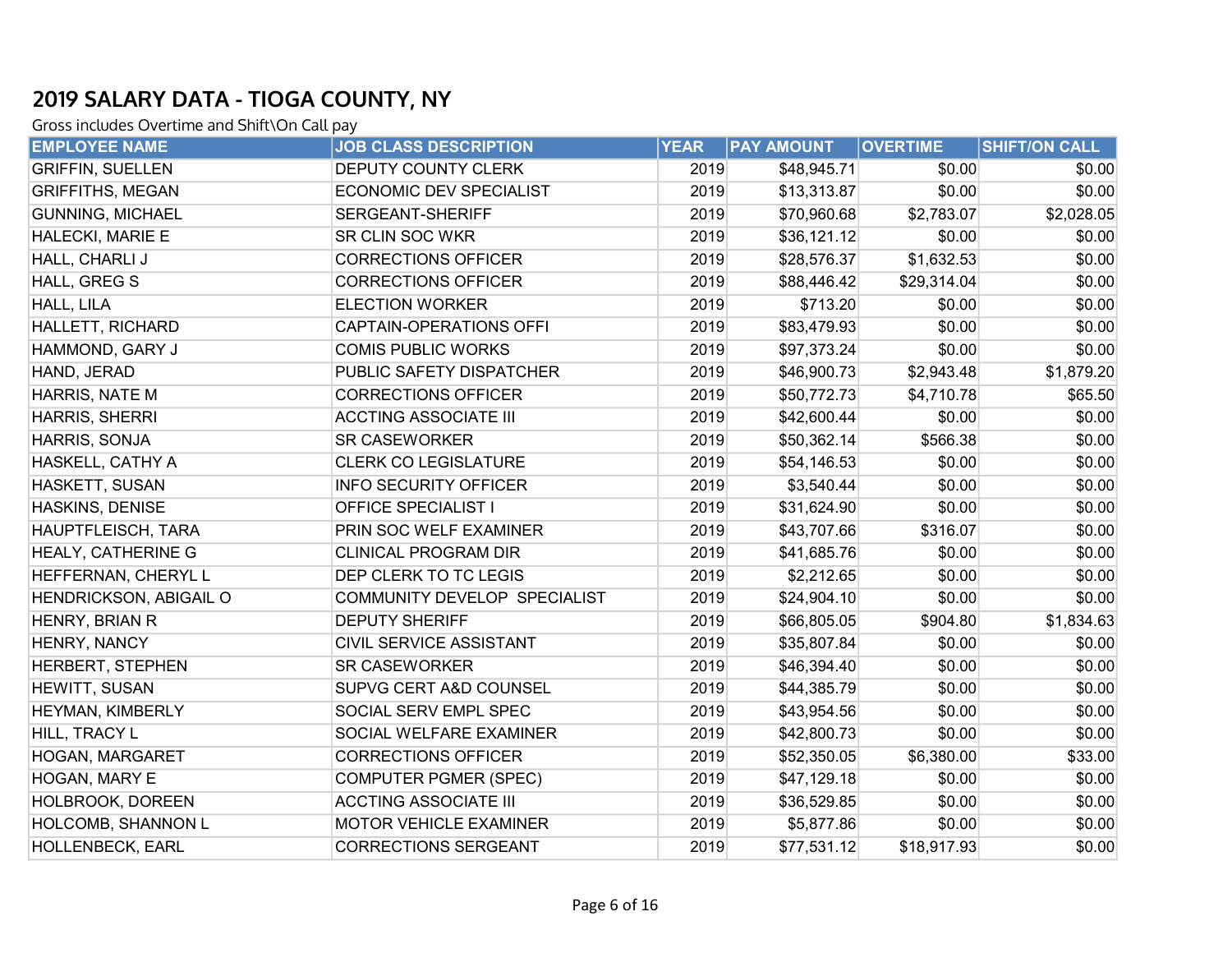| <b>EMPLOYEE NAME</b>    | <b>JOB CLASS DESCRIPTION</b>   | <b>YEAR</b> | <b>PAY AMOUNT</b> | <b>OVERTIME</b> | <b>SHIFT/ON CALL</b> |
|-------------------------|--------------------------------|-------------|-------------------|-----------------|----------------------|
| HOLLENBECK, EDDIE       | <b>TIOGA COUNTY LEGISLATOR</b> | 2019        | \$11,118.96       | \$0.00          | \$0.00               |
| <b>HOLLENBECK, RITA</b> | CHIEF ACCOUNTANT               | 2019        | \$87,271.53       | \$0.00          | \$0.00               |
| HOLOCHAK, KYLIE M       | PUBLIC HEALTH EDUCATOR         | 2019        | \$43,368.94       | \$0.00          | \$0.00               |
| HOLT, BRENDA            | OFFICE SPECIALIST I            | 2019        | \$33,091.35       | \$0.00          | \$0.00               |
| HOLTON, JOHN F          | DIR VET SRV AGENCY PT          | 2019        | \$13,159.05       | \$0.00          | \$0.00               |
| HOOKER, HEIDI           | <b>CASEWORKER</b>              | 2019        | \$32,336.65       | \$589.78        | \$145.00             |
| HORAN, JEANETTE         | SR SOC WELFARE EXAMINER        | 2019        | \$41,101.22       | \$0.00          | \$0.00               |
| <b>HORTON, HEATHER</b>  | SOCIAL SERV EMPL SPEC          | 2019        | \$40,042.17       | \$0.00          | \$0.00               |
| HOUZE, DANTE E          | COOK P/T                       | 2019        | \$4,646.25        | \$0.00          | \$0.00               |
| <b>HOUZE, HEATHER</b>   | SOCIAL WELFARE EXAMINER        | 2019        | \$29,109.34       | \$0.00          | \$0.00               |
| HOWARD, GARY W          | <b>COUNTY SHERIFF</b>          | 2019        | \$82,682.08       | \$0.00          | \$0.00               |
| HUMES, KEVIN            | <b>PARALEGAL</b>               | 2019        | \$37,904.51       | \$0.00          | \$0.00               |
| HUSEBY, TERIE W         | CO DIR OF REAL PROP SVC        | 2019        | \$64,107.47       | \$0.00          | \$0.00               |
| <b>IANNONE, CINDY A</b> | <b>CORRECTIONS OFFICER</b>     | 2019        | \$14,869.49       | \$0.00          | \$0.00               |
| <b>IVES, SHAWNA</b>     | SOCIAL WELFARE EXAMINER        | 2019        | \$31,563.06       | \$0.00          | \$0.00               |
| JACKSON, LEONARD L      | DEP SHERIFF P/T                | 2019        | \$11,102.32       | \$0.00          | \$0.00               |
| JACKSON, MICHAEL A      | <b>UNDERSHERIFF</b>            | 2019        | \$47,626.71       | \$0.00          | \$0.00               |
| JARDINE, ELAINE D       | COUNTY PLANNING DIRECTO        | 2019        | \$73,914.75       | \$0.00          | \$0.00               |
| JOBIN, BROOKE           | <b>CASEWORKER</b>              | 2019        | \$42,274.88       | \$1,363.23      | \$415.00             |
| JOBSON, KATIE E         | <b>CORRECTIONS OFFICER</b>     | 2019        | \$43,153.16       | \$5,827.80      | \$0.00               |
| JOHNSON, KELLY A        | <b>RECORDING CLERK</b>         | 2019        | \$28,964.25       | \$0.00          | \$0.00               |
| JONES, BILL             | PROBATION OFFICER 2/SR PO      | 2019        | \$50,213.23       | \$0.00          | \$0.00               |
| JONES, KATHLEEN M       | <b>ACCT CLERK - TYPIST P/T</b> | 2019        | \$8,695.68        | \$0.00          | \$0.00               |
| JONES, KYRI L           | <b>CORRECTIONS OFFICER</b>     | 2019        | \$10,020.04       | \$466.47        | \$0.00               |
| JOYCE, AMY M            | <b>RECORDS MGT CLERK</b>       | 2019        | \$31,205.01       | \$0.00          | \$0.00               |
| KALLIN, CHRISTOPHER L   | COORD CHILD SPPT ENFCMT        | 2019        | \$70,867.96       | \$0.00          | \$0.00               |
| KALLIN, KRISTEN S       | SEC TO DIR OF PROBATION        | 2019        | \$43,506.66       | \$0.00          | \$0.00               |
| KANE, CAREY L           | SOCIAL WELFARE EXAMINER        | 2019        | \$2,284.75        | \$0.00          | \$0.00               |
| KATCHUK, LARRY C        | <b>CONSTRUCTION INSPECTOR</b>  | 2019        | \$3,737.50        | \$37.50         | \$0.00               |
| <b>KEENER, DUSTYN W</b> | HIGHWAY WORKER SEASONAL        | 2019        | \$1,554.00        | \$0.00          | \$0.00               |
| KEIL, JUDITH            | COOK P/T                       | 2019        | \$8,009.60        | \$0.00          | \$0.00               |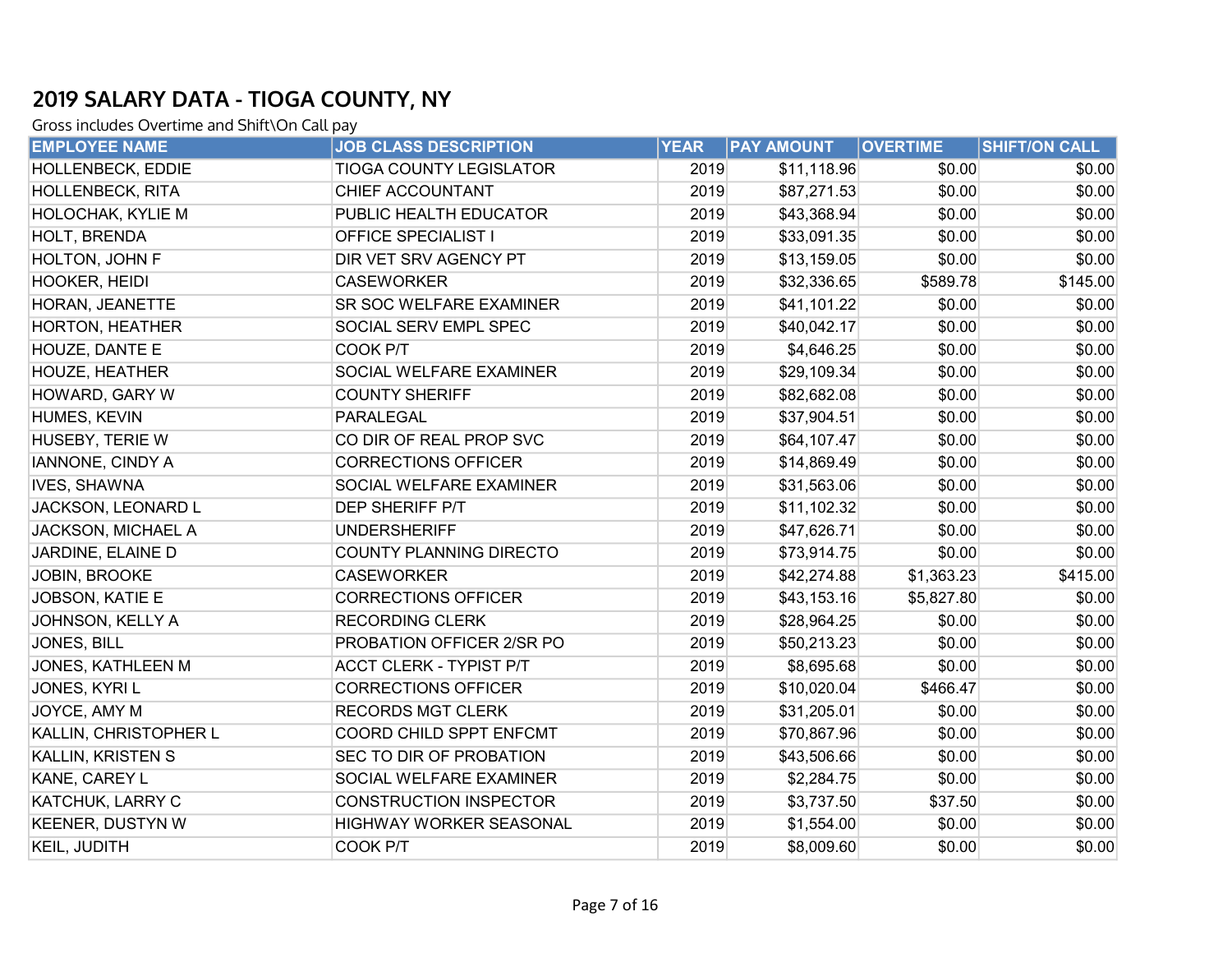| <b>EMPLOYEE NAME</b>    | <b>JOB CLASS DESCRIPTION</b>   | <b>YEAR</b> | <b>PAY AMOUNT</b> | <b>OVERTIME</b> | <b>SHIFT/ON CALL</b> |
|-------------------------|--------------------------------|-------------|-------------------|-----------------|----------------------|
| KELLEY, KELLY           | SR SOC WELFARE EXAMINER        | 2019        | \$45,062.02       | \$0.00          | \$0.00               |
| <b>KELLY, KERIL</b>     | <b>CORRECTIONS OFFICER</b>     | 2019        | \$49,571.80       | \$12,540.69     | \$0.00               |
| <b>KEMMERY, SHAWN P</b> | <b>DEPUTY SHERIFF</b>          | 2019        | \$64,355.40       | \$1,645.91      | \$89.57              |
| KEMP-YAEGER, BRENDA A   | <b>DEPUTY SHERIFF</b>          | 2019        | \$71,334.62       | \$12,642.26     | \$1,953.90           |
| KIDNEY, TINA            | <b>CORRECTIONS OFFICER</b>     | 2019        | \$62,250.06       | \$4,667.00      | \$0.00               |
| KIECHLE, FREDERICK A    | PROBATION OFFICER 1            | 2019        | \$43,449.54       | \$0.00          | \$0.00               |
| KIM, CRYSTAL S          | <b>CORRECTIONS OFFICER</b>     | 2019        | \$17,867.13       | \$2,672.58      | \$0.00               |
| KIPLING, JULIE L        | <b>INVESTIGATOR</b>            | 2019        | \$76,115.22       | \$4,204.29      | \$4,137.00           |
| KIPLING, RANDY E        | DEP SHERIFF P/T                | 2019        | \$4,644.63        | \$0.00          | \$0.00               |
| KLETT, ANDREA           | <b>COUNTY CLERK</b>            | 2019        | \$62,758.80       | \$0.00          | \$0.00               |
| KLINE, RYAN             | <b>COUNTY CORONER</b>          | 2019        | \$4,099.90        | \$0.00          | \$0.00               |
| <b>KNAPP, ALBERT</b>    | PUB HEALTH SANITARIAN          | 2019        | \$46,217.06       | \$0.00          | \$4,400.00           |
| KONECNY, MICHELE L      | <b>CORRECTIONS OFFICER</b>     | 2019        | \$54,315.87       | \$0.00          | \$0.00               |
| KOPALEK, TODD M         | SUPERVISING PH SANITARIAN      | 2019        | \$58,684.39       | \$0.00          | \$4,370.00           |
| KORBA, CHRISTOPHER      | DIR OF ADMIN SERVICES          | 2019        | \$64,276.41       | \$0.00          | \$0.00               |
| KORBAR, MEDARD          | <b>TECHNICAL FACILITY SUPR</b> | 2019        | \$48,011.82       | \$0.00          | \$2,870.00           |
| KOVALOVSKY, CAROLA      | SEC TO DIST ATTORNEY           | 2019        | \$38,094.83       | \$0.00          | \$0.00               |
| KOVALOVSKY, PETER       | CLERK (SEASONAL)               | 2019        | \$4,452.80        | \$0.00          | \$0.00               |
| KROHMALNEY, HEATHER D   | <b>CORRECTIONS OFFICER</b>     | 2019        | \$57,990.42       | \$3,663.05      | \$0.00               |
| KWIATKOWSKI, KRISTINE L | COMIS BOARD OF ELEC            | 2019        | \$1,500.69        | \$0.00          | \$0.00               |
| LAVORE, FRANK P         | SERGEANT-SHERIFF               | 2019        | \$71,516.91       | \$1,820.61      | \$1,744.90           |
| LAVORE, NICHOLAS G      | <b>CORRECTIONS OFFICER</b>     | 2019        | \$43,434.90       | \$6,421.88      | \$0.00               |
| <b>LAYMAN, BRUCE E</b>  | <b>VOTING MACHINE TECH</b>     | 2019        | \$14,735.69       | \$205.28        | \$0.00               |
| LAYMAN, VERA            | DEP COMM OF ELEC BOARD         | 2019        | \$35,187.97       | \$0.00          | \$0.00               |
| LEE, JESSICA N          | SOCIAL WELFARE EXAMINER        | 2019        | \$30,064.06       | \$0.00          | \$0.00               |
| <b>LEONARD, NANCY</b>   | OFFICE SPEC I (SEASONAL)       | 2019        | \$6,285.86        | \$0.00          | \$0.00               |
| LEONARD, WILLIAM F      | <b>VOTING MACHINE TECH</b>     | 2019        | \$13,880.68       | \$196.81        | \$0.00               |
| LEWIS, KARIN R          | <b>SR CLIN SOC WKR</b>         | 2019        | \$43,914.24       | \$0.00          | \$0.00               |
| LEWIS, NEIL J           | <b>COUNTY CORONER</b>          | 2019        | \$2,299.90        | \$0.00          | \$0.00               |
| LISKE, DENISE B         | <b>SOC SVCS INVESTIGATOR</b>   | 2019        | \$41,037.32       | \$0.00          | \$0.00               |
| LITTLE, CLIFFORD R      | <b>DEPUTY SHERIFF</b>          | 2019        | \$62,646.16       | \$517.58        | \$70.88              |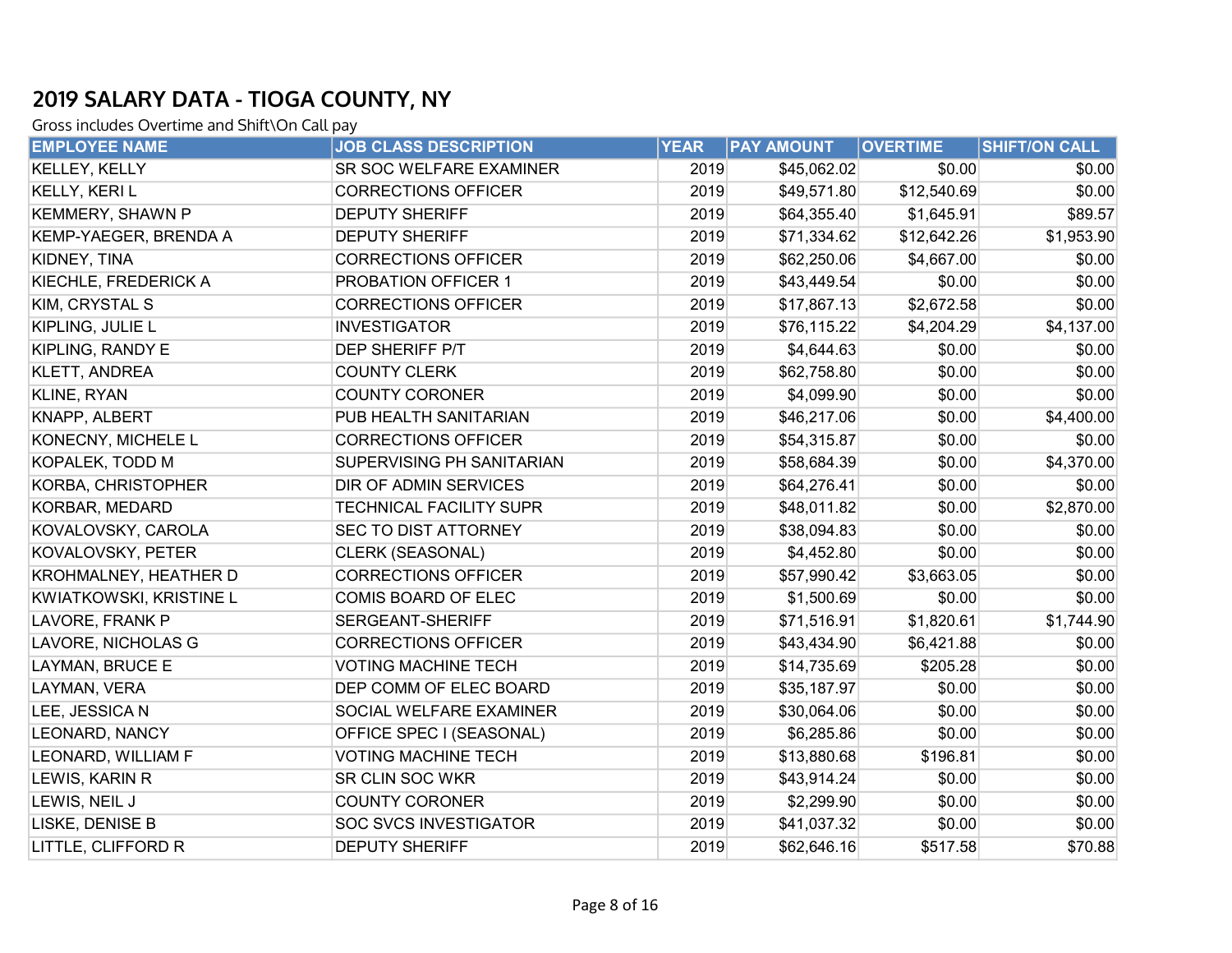| <b>EMPLOYEE NAME</b>      | <b>JOB CLASS DESCRIPTION</b>   | <b>YEAR</b> | <b>PAY AMOUNT</b> | <b>OVERTIME</b> | <b>SHIFT/ON CALL</b> |
|---------------------------|--------------------------------|-------------|-------------------|-----------------|----------------------|
| LONGO, RACHEL             | <b>CASEWORKER</b>              | 2019        | \$47,779.47       | \$3,563.35      | \$1,275.00           |
| LONGO, RYAN               | <b>DEPUTY SHERIFF</b>          | 2019        | \$71,481.08       | \$9,820.69      | \$1,838.78           |
| LOPICCOLO, MICHAEL F      | <b>CORRECTIONS OFFICER</b>     | 2019        | \$10,514.79       | \$614.91        | \$0.00               |
| LOUNSBURY, TINA M         | SR CASEWORKER/RN               | 2019        | \$64,647.66       | \$0.00          | \$0.00               |
| LOVELL, JESSICA L         | PUBLIC HEALTH NURSE P/T        | 2019        | \$25,038.33       | \$0.00          | \$0.00               |
| LUCE, CRYSTAL             | <b>OFFICE SPECIALIST II</b>    | 2019        | \$32,645.48       | \$0.00          | \$0.00               |
| LUNN, BRANDY M            | <b>OFFICE SPECIALIST I</b>     | 2019        | \$4,880.99        | \$0.00          | \$0.00               |
| LURCOCK, DARCY M          | PROBATION OFFICER 1            | 2019        | \$43,847.30       | \$0.00          | \$0.00               |
| LUTHER, CAROL P           | <b>ACCT CLERK - TYPIST P/T</b> | 2019        | \$11,433.20       | \$0.00          | \$0.00               |
| MACNAUGHTON, JOYLYNN      | CASE SUPVR - GRADE B           | 2019        | \$52,197.53       | \$1,077.03      | \$135.00             |
| <b>MADISON, GARRETT L</b> | <b>DEPUTY SHERIFF</b>          | 2019        | \$56,333.72       | \$3,592.15      | \$2,208.77           |
| MAIONE, LORRAINE J        | COMMUNITY SERV WORKER P/T      | 2019        | \$6,817.47        | \$0.00          | \$0.00               |
| MALEC, MARYANNE           | PROBATION OFFICER 1            | 2019        | \$51,902.28       | \$0.00          | \$0.00               |
| MALONE, BETH              | <b>OFFICE SPECIALIST I</b>     | 2019        | \$8,617.50        | \$0.00          | \$0.00               |
| MANCINI, CHERYL A         | <b>1ST ASST DIST ATTORNEY</b>  | 2019        | \$74,712.57       | \$0.00          | \$0.00               |
| MANCINI, VINCENT M        | <b>CORRECTIONS OFFICER</b>     | 2019        | \$45,031.72       | \$8,012.10      | \$0.00               |
| MARCOCCI, DAVID           | <b>MAINTENANCE MECH III</b>    | 2019        | \$43,534.03       | \$0.00          | \$0.00               |
| MAREAN, ERIN              | CLINICAL SOCIAL WORKER         | 2019        | \$41,164.96       | \$156.21        | \$1,340.00           |
| MARSH, BRYAN R            | <b>CORRECTIONS OFFICER</b>     | 2019        | \$55,444.73       | \$7,120.59      | \$2,100.50           |
| MARSH, JORDAN R           | EARLY INTER SERV COORD         | 2019        | \$41,318.18       | \$0.00          | \$0.00               |
| MARSH, NATHANIEL          | <b>CORRECTIONS LIEUTENANT</b>  | 2019        | \$66,738.71       | \$0.00          | \$0.00               |
| MARTIN, KIRK O            | <b>DISTRICT ATTORNEY</b>       | 2019        | \$198,849.02      | \$0.00          | \$0.00               |
| MASTRO, NANCY E           | MAIL CLERK P/T                 | 2019        | \$8,130.52        | \$0.00          | \$0.00               |
| MATTISON-CORNEBY, CAMILLE | SEC TO PERSONNEL OFF           | 2019        | \$34,532.30       | \$0.00          | \$0.00               |
| MCCAFFERTY, LISA          | PUBLIC HEALTH DIRECTOR         | 2019        | \$87,013.07       | \$0.00          | \$0.00               |
| MCCALL, SHERI             | <b>EMPLOYMENT CTR SUPERVR</b>  | 2019        | \$56,131.35       | \$0.00          | \$0.00               |
| MCCANN, DENIS             | DIR OF ADMIN SERVICES          | 2019        | \$74,383.63       | \$0.00          | \$0.00               |
| MCCORMICK, BARBARA        | CONFIDENTIAL ASSISTANT         | 2019        | \$34,996.29       | \$0.00          | \$0.00               |
| MCFADDEN, JAMES P         | <b>COUNTY TREASURER</b>        | 2019        | \$67,739.62       | \$0.00          | \$0.00               |
| MCKEE, MARY E             | RETIREE WITHOUT MED REIMB      | 2019        | \$35,806.78       | \$0.00          | \$0.00               |
| MEDINA, SUSAN             | DEP DIR OF PUB HEALTH          | 2019        | \$68,443.28       | \$0.00          | \$0.00               |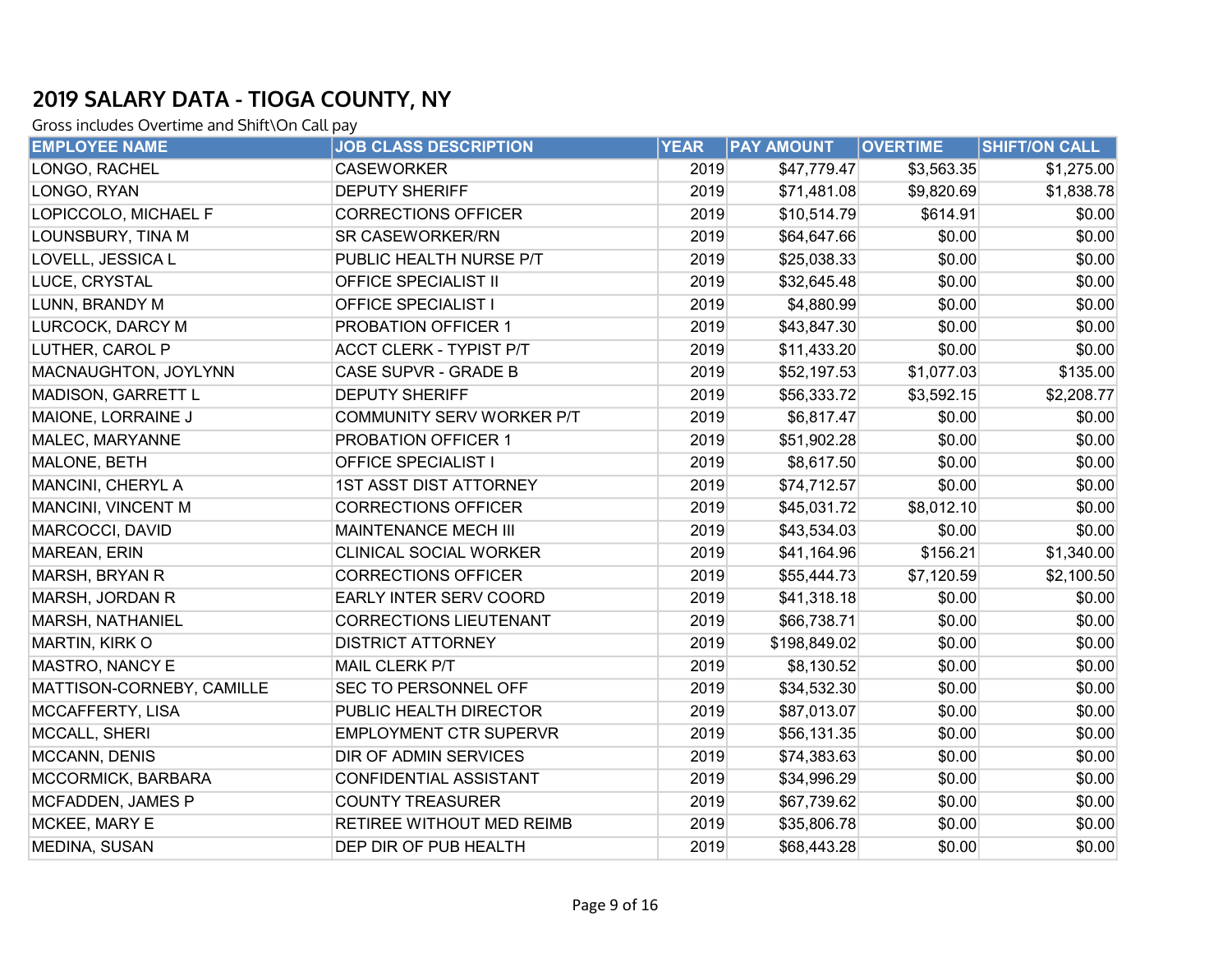| <b>EMPLOYEE NAME</b>    | <b>JOB CLASS DESCRIPTION</b>   | <b>YEAR</b> | <b>PAY AMOUNT</b> | <b>OVERTIME</b> | <b>SHIFT/ON CALL</b> |
|-------------------------|--------------------------------|-------------|-------------------|-----------------|----------------------|
| MEDOVICH, CODY J        | <b>CORRECTIONS OFFICER</b>     | 2019        | \$42,947.95       | \$936.26        | \$0.00               |
| MERTENS, NICHOLAS V     | <b>DEPUTY SHERIFF</b>          | 2019        | \$6,154.69        | \$277.66        | \$135.00             |
| MIDDAUGH, MICHAEL F     | <b>VETERAN'S SERVICE OFF</b>   | 2019        | \$35,394.96       | \$0.00          | \$0.00               |
| MIDOLO-RAY, CHRISTIAN A | <b>CORRECTIONS OFFICER</b>     | 2019        | \$36,010.65       | \$1,796.25      | \$0.00               |
| MILLER, MARY H          | <b>ACCTING ASSOCIATE II</b>    | 2019        | \$4,320.87        | \$0.00          | \$0.00               |
| MILLER, MELANIE         | SUPVG PUB HEALTH NURSE         | 2019        | \$14,365.58       | \$0.00          | \$0.00               |
| MILLER, TODD            | <b>1ST ASST PUB DEFENDER</b>   | 2019        | \$42,393.89       | \$0.00          | \$0.00               |
| MINER, LAURIE           | <b>CASEWORKER</b>              | 2019        | \$47,685.52       | \$3,074.70      | \$1,090.00           |
| MOBILIO, MICHAEL D      | <b>CORRECTIONS OFFICER</b>     | 2019        | \$42,989.93       | \$1,009.00      | \$134.00             |
| MONELL, TRACY S         | <b>TIOGA COUNTY LEGISLATOR</b> | 2019        | \$11,357.06       | \$0.00          | \$0.00               |
| MOORE, SARAH J          | <b>SR CASEWORKER</b>           | 2019        | \$51,786.32       | \$3,876.89      | \$1,950.00           |
| MORGAN, DEAN            | <b>CODE ENFORCE OFFICER</b>    | 2019        | \$784.73          | \$0.00          | \$0.00               |
| MORGAN, LORI            | DIR OF COMMUNITY SERV          | 2019        | \$92,387.40       | \$0.00          | \$0.00               |
| MORLEY, JOSHUA          | <b>MAINTENANCE MECH II</b>     | 2019        | \$41,739.27       | \$0.00          | \$0.00               |
| MORRIS, JESSICA         | SUPPORT INVESTIGATOR           | 2019        | \$36,528.82       | \$0.00          | \$0.00               |
| MOSS, JAREN M           | <b>CORRECTIONS OFFICER</b>     | 2019        | \$46,650.31       | \$9,524.95      | \$0.00               |
| <b>MOULTON, WAYNE T</b> | <b>UNDERSHERIFF</b>            | 2019        | \$82,788.82       | \$0.00          | \$1,121.30           |
| MULLEN, DENNIS M        | <b>TIOGA COUNTY LEGISLATOR</b> | 2019        | \$11,417.88       | \$0.00          | \$0.00               |
| MURPHY, LAURAN          | CASE SUPVR - GRADE B           | 2019        | \$52,895.64       | \$420.81        | \$0.00               |
| <b>MURRAY, THOMAS</b>   | <b>MAINTENANCE MECH III</b>    | 2019        | \$43,611.32       | \$0.00          | \$2,865.00           |
| MYERS, ELIZABETH        | DIRECTOR OF SOCIAL SERVICES    | 2019        | \$68,259.92       | \$0.00          | \$0.00               |
| MYERS, LINDA M          | <b>COMMUNITY SERV WORKER</b>   | 2019        | \$37,696.49       | \$0.00          | \$0.00               |
| NALEPA, SHAWN J         | <b>LIEUTENANT</b>              | 2019        | \$80,325.23       | \$6,971.43      | \$62.62              |
| NELSON, JANIS R         | <b>RECORDING CLERK</b>         | 2019        | \$29,287.49       | \$0.00          | \$0.00               |
| NORRIS, JOHN            | <b>CASEWORKER</b>              | 2019        | \$50,094.19       | \$1,042.76      | \$0.00               |
| NORTHUP, KAREN          | SOCIAL WELFARE EXAMINER        | 2019        | \$31,951.73       | \$0.00          | \$0.00               |
| OLIN, MARGARETA C       | <b>DEPUTY CO TREASURER</b>     | 2019        | \$55,234.26       | \$0.00          | \$0.00               |
| O'ROURKE, BETHANY B     | PERSONNEL OFFICER              | 2019        | \$90,635.61       | \$0.00          | \$0.00               |
| OSTRANDER, WILLIAM A    | <b>GIS MANAGER</b>             | 2019        | \$56,321.77       | \$0.00          | \$0.00               |
| PALANZA, ROBERT A       | MOTOR VEHICLE EXAMINER         | 2019        | \$26,310.43       | \$0.00          | \$0.00               |
| PALINOSKY, STEVEN B     | OFFICE SPECIALIST III          | 2019        | \$35,728.20       | \$0.00          | \$0.00               |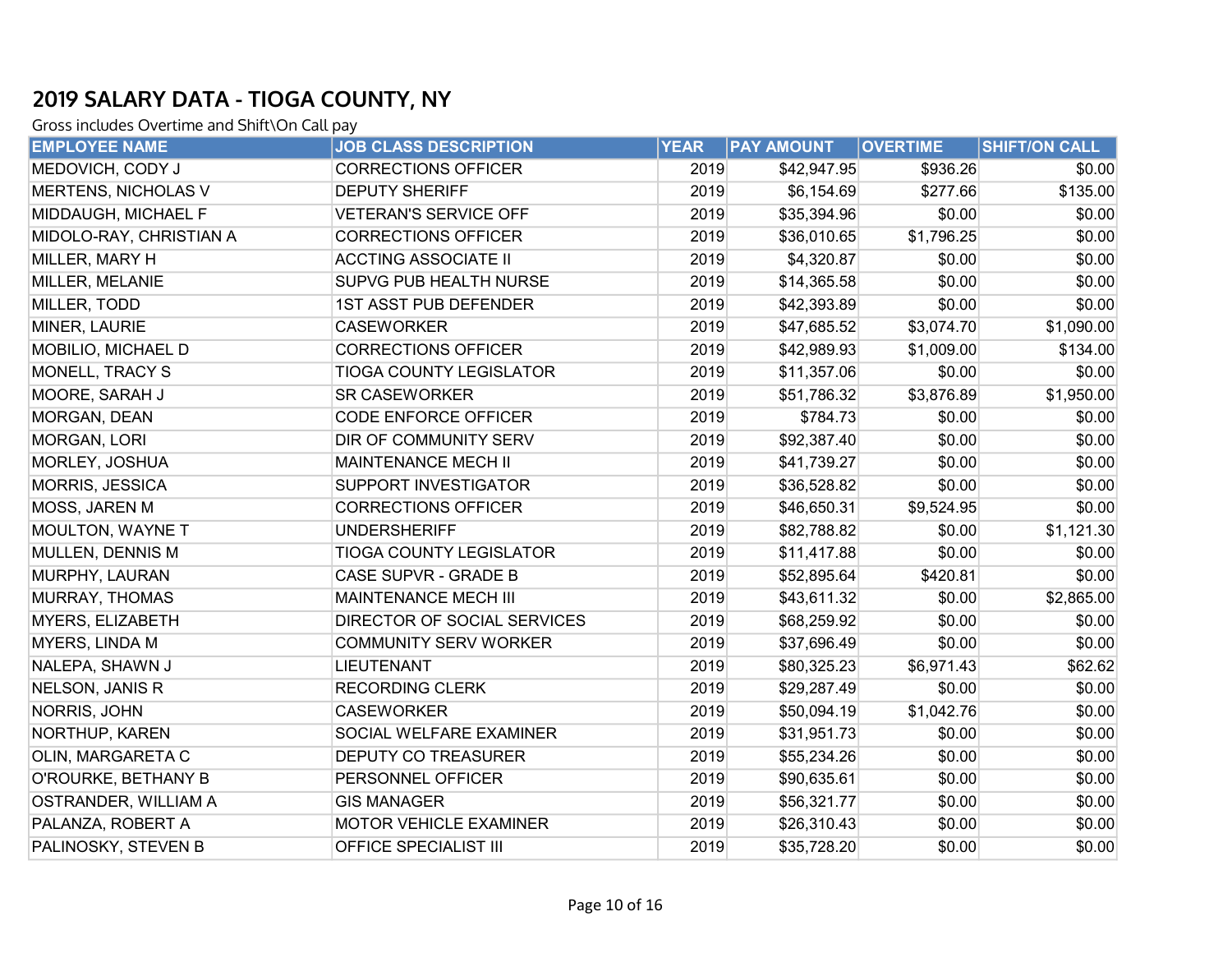| <b>EMPLOYEE NAME</b>  | <b>JOB CLASS DESCRIPTION</b>  | <b>YEAR</b> | <b>PAY AMOUNT</b> | <b>OVERTIME</b> | SHIFT/ON CALL |
|-----------------------|-------------------------------|-------------|-------------------|-----------------|---------------|
| PALMER, ALYSIA D      | CERT ALCOHOL&DRUG COUNS       | 2019        | \$13,098.20       | \$0.00          | \$0.00        |
| PALOMBIZIO, TRACY     | <b>SR CLIN SOC WKR</b>        | 2019        | \$59,440.23       | \$0.00          | \$0.00        |
| PELELLA, PALMER       | 2ND ASST DIST ATTORNEY        | 2019        | \$45,284.80       | \$0.00          | \$0.00        |
| PERDUE, GAIL          | <b>EXECUTIVE SECRETARY</b>    | 2019        | \$46,781.52       | \$0.00          | \$0.00        |
| PERKINS, RICHARD      | DEP COMM OF PUBLIC WRKS       | 2019        | \$74,880.31       | \$0.00          | \$0.00        |
| PETERSON, CHRISTINE R | <b>CASEWORKER</b>             | 2019        | \$4,808.20        | \$0.00          | \$0.00        |
| PHILLIPS, AMBER J     | SOCIAL WELFARE EXAMINER       | 2019        | \$31,575.02       | \$0.00          | \$0.00        |
| PIANOSI, MARIETTA E   | <b>ACCTING ASSOCIATE II</b>   | 2019        | \$28,953.44       | \$0.00          | \$0.00        |
| PICALIA, GIOVANNI     | <b>CORRECTIONS OFFICER</b>    | 2019        | \$33,047.20       | \$5,960.80      | \$0.00        |
| PLACE, KIMBERLY       | SOCIAL SERV EMPL SPEC         | 2019        | \$37,734.42       | \$0.00          | \$0.00        |
| PLEW, TYLER F         | <b>CORRECTIONS OFFICER</b>    | 2019        | \$33,554.38       | \$3,788.00      | \$657.50      |
| POFF, AMY E           | <b>BENEFITS MANAGER</b>       | 2019        | \$55,525.30       | \$0.00          | \$0.00        |
| POLUKA, ANDREA R      | CLINICAL SOCIAL WORKER        | 2019        | \$30,338.84       | \$0.00          | \$0.00        |
| POPPERT, BERNADETTE   | <b>CASEWORKER</b>             | 2019        | \$53,169.80       | \$5,913.98      | \$2,160.00    |
| POST, CHAD A          | PROBATION OFFICER 2/SR PO     | 2019        | \$46,353.89       | \$0.00          | \$0.00        |
| POTTER, AMY           | PAYROLL SUPERVISOR            | 2019        | \$43,418.05       | \$0.00          | \$0.00        |
| POTTER, MARISSA       | CLERK (SEASONAL)              | 2019        | \$1,787.80        | \$0.00          | \$0.00        |
| PRATT, ELLEN          | <b>SUSTAINABILITY MANAGER</b> | 2019        | \$55,882.59       | \$0.00          | \$0.00        |
| PRICE, EMILY C        | DEP COMM OF ELEC BOARD        | 2019        | \$35,187.97       | \$0.00          | \$0.00        |
| PULLANO, AMANDA J     | PARALEGAL P/T                 | 2019        | \$549.78          | \$0.00          | \$0.00        |
| QUICK, LYNN A         | <b>ACCTING ASSOCIATE II</b>   | 2019        | \$29,228.37       | \$0.00          | \$0.00        |
| QUICK, SHAWN R        | <b>ENGINEERING TECHNICIAN</b> | 2019        | \$33,023.78       | \$0.00          | \$0.00        |
| REESE, JACQUELINE M   | SOCIAL WELFARE EXAMINER       | 2019        | \$31,749.66       | \$173.62        | \$0.00        |
| RENDA, EMMA P         | CLERK (SEASONAL)              | 2019        | \$3,242.80        | \$0.00          | \$0.00        |
| RESUE, MICHELE        | CASE SUPVR - GRADE B          | 2019        | \$52,226.81       | \$864.72        | \$110.00      |
| REYNOLDS, STACY       | PARALEGAL P/T                 | 2019        | \$12,763.88       | \$0.00          | \$0.00        |
| RICE, GREGORY E       | <b>CORRECTIONS OFFICER</b>    | 2019        | \$58,699.94       | \$4,310.07      | \$74.00       |
| RICHARDS, ARRAH       | PAYROLL CLERK TYPIST          | 2019        | \$36,584.46       | \$0.00          | \$0.00        |
| RILEY, BARBARA L      | SR PROBATION OFFICER          | 2019        | \$48,713.92       | \$0.00          | \$0.00        |
| ROBERTS, ANGELA M     | <b>CASEWORKER</b>             | 2019        | \$26,916.14       | \$3,119.87      | \$770.00      |
| ROBERTS, JOAN M       | CONFIDENTIAL ASSISTANT PT     | 2019        | \$10,942.46       | \$0.00          | \$0.00        |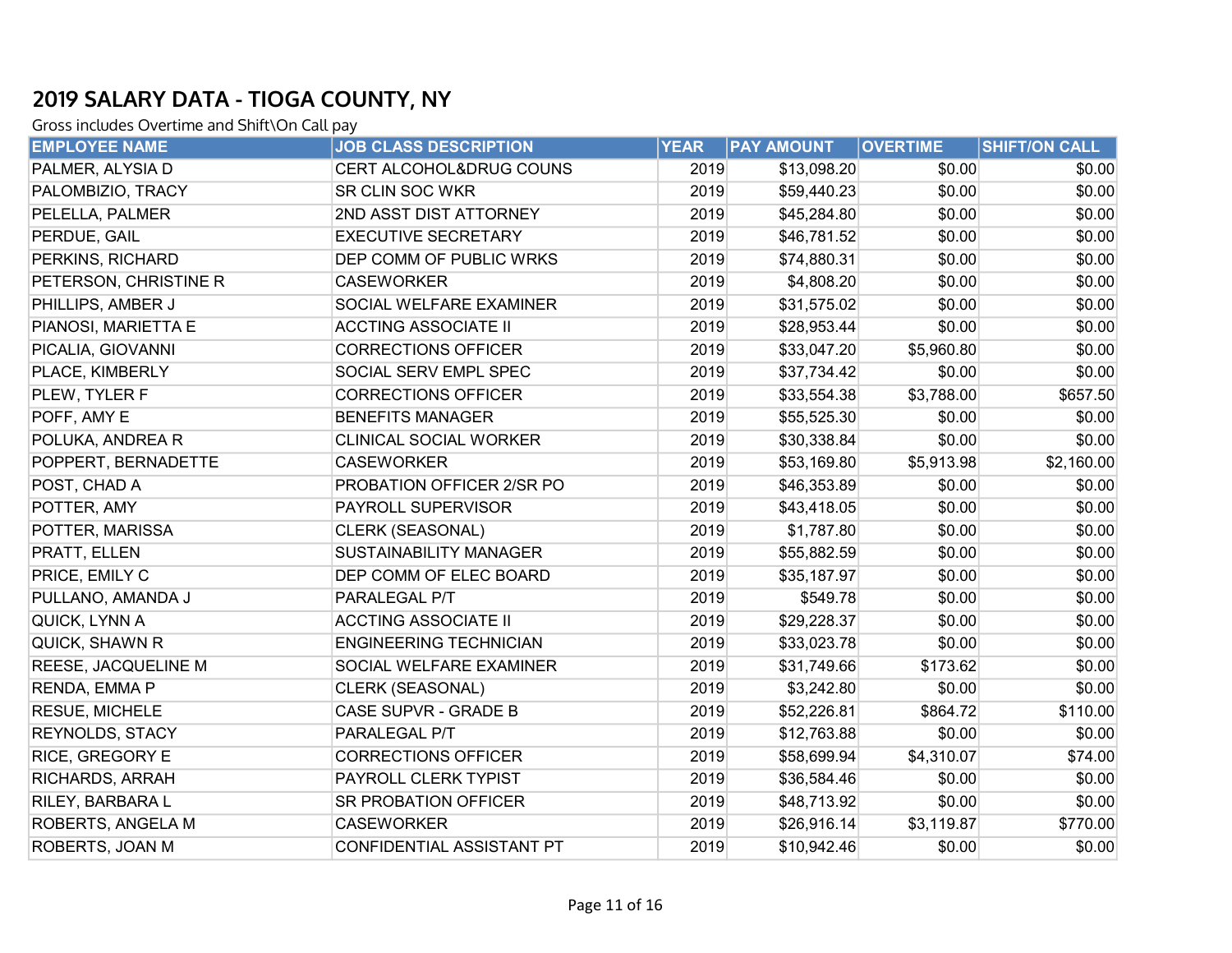| <b>EMPLOYEE NAME</b>       | <b>JOB CLASS DESCRIPTION</b>   | <b>YEAR</b> | <b>PAY AMOUNT</b> | <b>OVERTIME</b> | <b>SHIFT/ON CALL</b> |
|----------------------------|--------------------------------|-------------|-------------------|-----------------|----------------------|
| <b>ROBERTS, MICHAEL</b>    | <b>TIOGA COUNTY LEGISLATOR</b> | 2019        | \$11,118.96       | \$0.00          | \$0.00               |
| <b>ROBERTS, SHARON L</b>   | SR CLIN SOC WKR                | 2019        | \$58,867.59       | \$0.00          | \$0.00               |
| <b>ROBERTS, VINCENT</b>    | <b>MECHANIC / WORKING SUPR</b> | 2019        | \$52,257.96       | \$338.59        | \$0.00               |
| ROCKWELL, DIANE            | <b>SEC TO SHERIFF</b>          | 2019        | \$67,604.30       | \$0.00          | \$0.00               |
| RODEN, REBECCA L           | <b>ASST FIRE COORD P/T</b>     | 2019        | \$5,769.30        | \$0.00          | \$0.00               |
| ROOT, CHARLES              | SOFTWARE SUPPORT LIAISO        | 2019        | \$45,736.75       | \$0.00          | \$0.00               |
| ROOT, CHRISTIAN            | 2ND ASST CO ATTORNEY           | 2019        | \$36,892.09       | \$0.00          | \$0.00               |
| ROSENBERGER, TERI          | PROB SUPERVISOR                | 2019        | \$59,496.32       | \$0.00          | \$0.00               |
| ROSSI, ANDREA              | SOCIAL WELFARE EXAMINER        | 2019        | \$31,528.88       | \$0.00          | \$0.00               |
| ROSSI, MICHAEL             | <b>HEAVY EQUIP OPERATOR I</b>  | 2019        | \$38,124.78       | \$1,180.24      | \$0.00               |
| RUDIN, SARAH               | <b>OFFICE SPECIALIST I</b>     | 2019        | \$28,233.77       | \$61.96         | \$0.00               |
| RUSSELL, ANDREW C          | <b>CORRECTIONS OFFICER</b>     | 2019        | \$49,022.82       | \$3,014.37      | \$12.00              |
| RUSSELL, DAVID J           | <b>CORRECTIONS OFFICER</b>     | 2019        | \$70,232.78       | \$14,182.69     | \$0.00               |
| RYDER, WILLETTA M          | <b>MOTOR VEHICLE EXAMINER</b>  | 2019        | \$27,401.40       | \$0.00          | \$0.00               |
| SAMPEY, JODI               | SUPVG CLIN SOC WKR             | 2019        | \$69,169.94       | \$72.80         | \$335.00             |
| SAMPSON, LINDA             | SEC TO ECON DEV & PLAN         | 2019        | \$39,190.41       | \$0.00          | \$0.00               |
| SANDERS, JAMAAL O          | <b>CORRECTIONS OFFICER</b>     | 2019        | \$62,896.23       | \$8,153.36      | \$115.50             |
| SARACENO, TERESA           | <b>LAND BANK DIRECTOR</b>      | 2019        | \$52,541.75       | \$0.00          | \$0.00               |
| SARNICOLA, JOHN E          | <b>DENTIST</b>                 | 2019        | \$43,715.37       | \$0.00          | \$0.00               |
| SAUERBREY, MARTHA C        | <b>CHAIR CO LEGISLATURE</b>    | 2019        | \$35,789.64       | \$0.00          | \$0.00               |
| SAWICKI, CHRISTINE M       | <b>CLINICAL SOCIAL WORKER</b>  | 2019        | \$21,323.14       | \$0.00          | \$0.00               |
| SAXTON, KANDI              | <b>CASEWORKER</b>              | 2019        | \$50,192.31       | \$1,525.91      | \$540.00             |
| <b>SCHERRER, DANIEL</b>    | PUB HEALTH SANITARIAN          | 2019        | \$44,301.80       | \$0.00          | \$4,415.00           |
| SCHMIDT, TIMOTHY M         | <b>SR INVESTIGATOR</b>         | 2019        | \$81,238.48       | \$6,916.91      | \$4,506.08           |
| <b>SCHMITZ, TORRANCE L</b> | 3RD ASST DIST ATTORNEY         | 2019        | \$11,954.01       | \$0.00          | \$0.00               |
| SCHOONOVER, DAVID E        | <b>DEPUTY SHERIFF</b>          | 2019        | \$76,639.23       | \$14,737.25     | \$2,071.34           |
| SCHRADER, SARAH M          | <b>ASST PUBLIC DEFENDER</b>    | 2019        | \$34,252.86       | \$0.00          | \$0.00               |
| <b>SCHREINER, ROY J</b>    | <b>CORRECTIONS OFFICER</b>     | 2019        | \$64,196.27       | \$5,152.40      | \$0.00               |
| SCHULTZE, PETER J          | <b>CONSTRUCTION INSPECTOR</b>  | 2019        | \$32,387.50       | \$2,287.50      | \$0.00               |
| <b>SCHUMACHER, LISA</b>    | <b>OFFICE SPECIALIST I</b>     | 2019        | \$31,238.79       | \$0.00          | \$0.00               |
| <b>SCOTT, SHERYL A</b>     | <b>ACCTING ASSOCIATE I</b>     | 2019        | \$18,693.87       | \$0.00          | \$0.00               |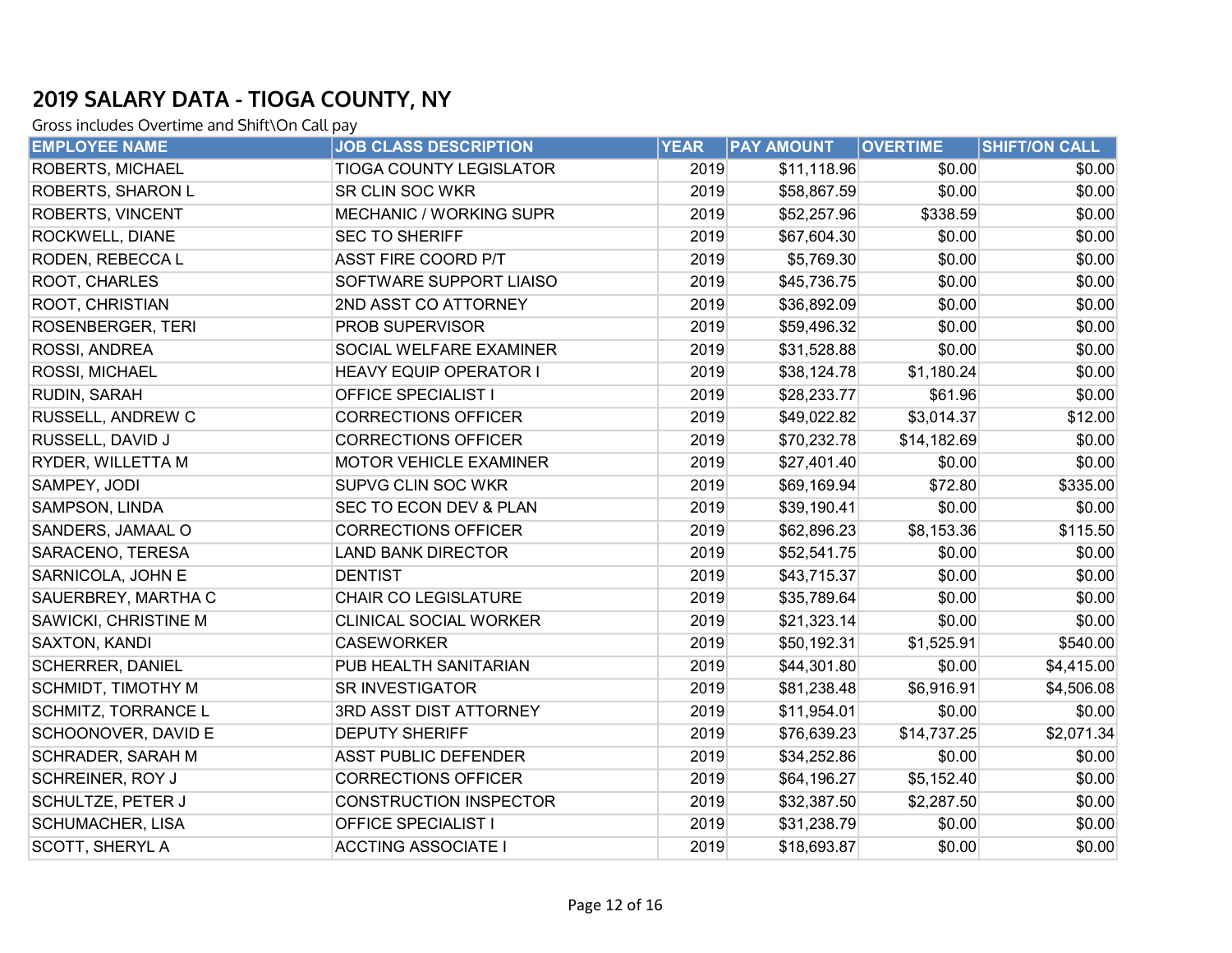| <b>EMPLOYEE NAME</b>      | <b>JOB CLASS DESCRIPTION</b>   | <b>YEAR</b> | <b>PAY AMOUNT</b> | <b>OVERTIME</b> | SHIFT/ON CALL |
|---------------------------|--------------------------------|-------------|-------------------|-----------------|---------------|
| <b>SEARLES, KATIE</b>     | OFFICE SPECIALIST III          | 2019        | \$40,101.69       | \$0.00          | \$0.00        |
| SEDORE, EMMA              | <b>HISTORIAN P/T</b>           | 2019        | \$4,678.42        | \$0.00          | \$0.00        |
| SHEPARDSON, JEFFREY       | <b>AUTOMOTIVE STOCK CLERK</b>  | 2019        | \$42,191.87       | \$223.98        | \$0.00        |
| SHOLLENBERGER, SEAN D     | <b>CORRECTIONS OFFICER</b>     | 2019        | \$58,638.13       | \$0.00          | \$0.00        |
| SHRAUGER, WILLIAM         | <b>MAINTENANCE MECH III</b>    | 2019        | \$40,034.69       | \$0.00          | \$300.00      |
| SHUMWAY, TODD D           | <b>MOTOR EQUIP OPERATOR I</b>  | 2019        | \$32,830.58       | \$1,276.92      | \$0.00        |
| SIANG, KADEN              | <b>DEPUTY SHERIFF</b>          | 2019        | \$73,488.57       | \$11,731.22     | \$1,931.22    |
| SIFEN, KRISTI M           | <b>CORRECTIONS OFFICER</b>     | 2019        | \$58,700.51       | \$4,373.14      | \$0.00        |
| SIGNS, KAREN              | <b>ACCTING ASSOCIATE III</b>   | 2019        | \$36,140.66       | \$0.00          | \$0.00        |
| SILVANIC, ERIC            | <b>CASEWORKER</b>              | 2019        | \$47,713.58       | \$3,254.54      | \$1,380.00    |
| SILVESTRI, CHRISTINA      | <b>RECORDS MGT OFFICER</b>     | 2019        | \$36,379.45       | \$0.00          | \$0.00        |
| SIMMONS, MICHAEL S        | <b>DIR EMERG SERVICES</b>      | 2019        | \$60,783.44       | \$0.00          | \$0.00        |
| SISENSTEIN, JUNE          | <b>EXECUTIVE SECRETARY</b>     | 2019        | \$42,555.74       | \$0.00          | \$0.00        |
| SLOCUM, JEAN M            | <b>OFFICE SPECIALIST II</b>    | 2019        | \$37,130.44       | \$0.00          | \$0.00        |
| SNAPP, CARLTON D          | SIGN MAINTENANCE WORKER        | 2019        | \$48,074.90       | \$0.00          | \$0.00        |
| SOLOMON, EDWARD J         | <b>SAFETY OFFICER</b>          | 2019        | \$26,733.75       | \$0.00          | \$0.00        |
| SOPER, TRICIA             | <b>CASEWORKER</b>              | 2019        | \$48,515.05       | \$3,901.01      | \$1,535.00    |
| SPALLONE, ROBERT A        | <b>DEPUTY SHERIFF</b>          | 2019        | \$63,414.03       | \$722.85        | \$75.78       |
| SPANGENBURG, KEITH        | <b>CORRECTIONS SERGEANT</b>    | 2019        | \$56,574.37       | \$6,598.93      | \$0.00        |
| SPENCER, MARA A           | <b>CORRECTIONS OFFICER</b>     | 2019        | \$28,097.69       | \$3,862.49      | \$0.00        |
| STACY, TESSA E            | CLINICAL SOCIAL WORKER         | 2019        | \$28,171.78       | \$0.00          | \$0.00        |
| STANDINGER, WILLIAM H     | <b>TIOGA COUNTY LEGISLATOR</b> | 2019        | \$12,096.95       | \$0.00          | \$0.00        |
| <b>STANTON, HEATHER E</b> | <b>PROBATION OFFICER</b>       | 2019        | \$44,214.18       | \$0.00          | \$0.00        |
| STEPHENS, DIANE           | <b>SEC TO CO ATTORNEY</b>      | 2019        | \$43,606.99       | \$0.00          | \$0.00        |
| STEVENS, KATHERINE A      | SOCIAL WELFARE EXAMINER SEASON | 2019        | \$5,343.31        | \$0.00          | \$0.00        |
| STOUGHTON, DOREEN M       | <b>RECORDING CLERK</b>         | 2019        | \$40,651.76       | \$0.00          | \$0.00        |
| STRUBLE, ELIZABETH        | PUBLIC SAFETY DISPATCHER       | 2019        | \$47,216.22       | \$1,629.61      | \$1,165.90    |
| STUBECKI, DEBORA          | <b>ACCT CLERK - TYPIST P/T</b> | 2019        | \$10,660.32       | \$0.00          | \$0.00        |
| <b>SULLIVAN, LORETTA</b>  | <b>TIOGA COUNTY LEGISLATOR</b> | 2019        | \$11,118.96       | \$0.00          | \$0.00        |
| SURA, TERESSA L           | <b>CASEWORKER</b>              | 2019        | \$4,808.20        | \$0.00          | \$0.00        |
| <b>TAYLOR, WILLIAM R</b>  | <b>CASEWORKER</b>              | 2019        | \$24,989.46       | \$422.12        | \$235.00      |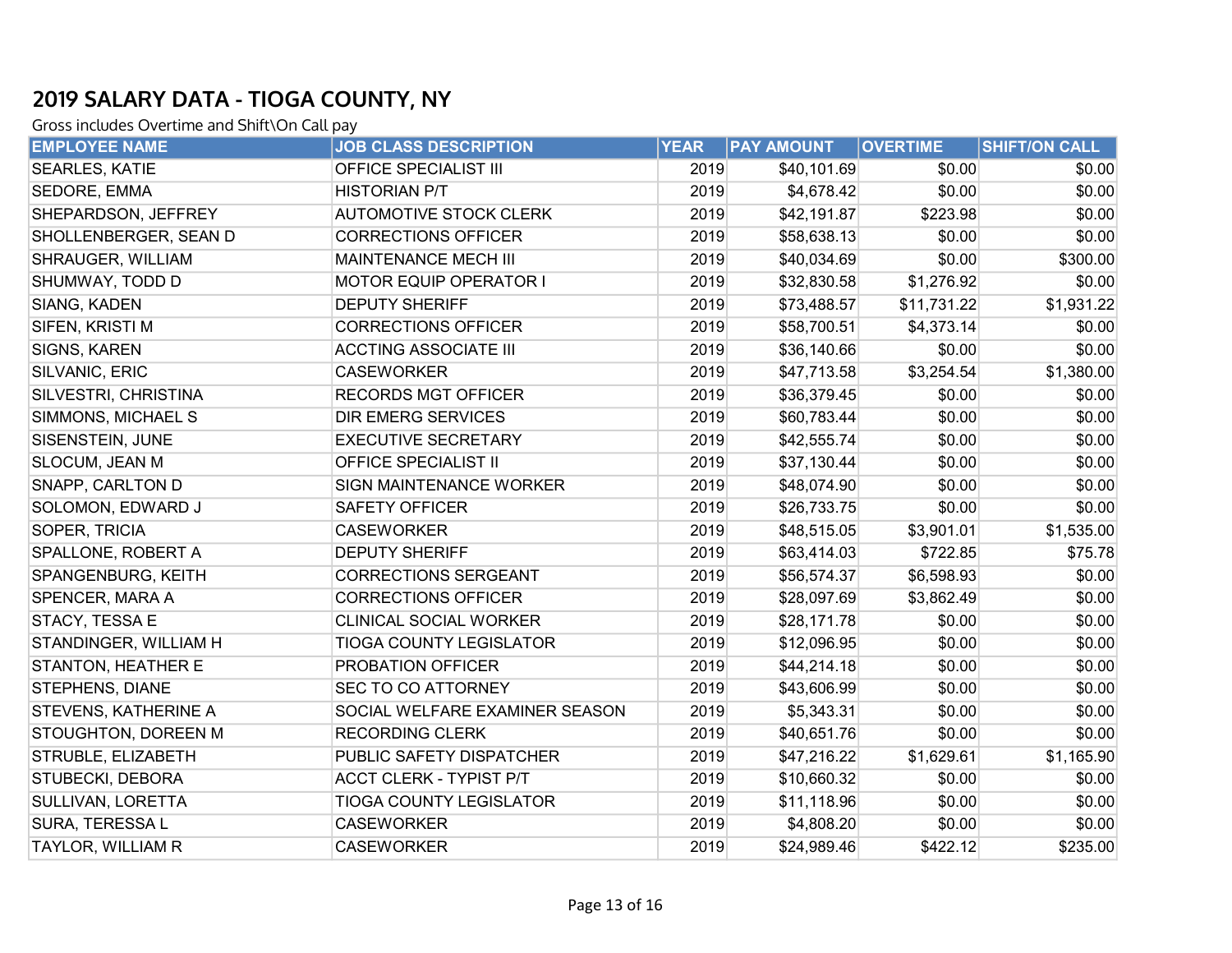| <b>EMPLOYEE NAME</b>           | <b>JOB CLASS DESCRIPTION</b>       | <b>YEAR</b> | <b>PAY AMOUNT</b> | <b>OVERTIME</b> | <b>SHIFT/ON CALL</b> |
|--------------------------------|------------------------------------|-------------|-------------------|-----------------|----------------------|
| TEED, ANITA T                  | SR SUPPORT INVESTIGATOR            | 2019        | \$49,854.15       | \$0.00          | \$0.00               |
| TERENZI, ROSE                  | <b>ACCTING ASSOCIATE I</b>         | 2019        | \$27,773.24       | \$0.00          | \$0.00               |
| TESLEV-KLETT, VIOLETA          | <b>CLINICAL SOCIAL WORKER</b>      | 2019        | \$62,825.04       | \$743.04        | \$5,770.00           |
| THAYER, CHARLES                | <b>HEAVY EQUIP OPERATOR I</b>      | 2019        | \$44,736.84       | \$2,133.40      | \$0.00               |
| THOMPSON, NATALIE              | <b>DIR EMPLOY &amp; TRANS SUPP</b> | 2019        | \$68,139.58       | \$0.00          | \$0.00               |
| TIEFENTHALER, DYLAN J          | <b>DEPUTY SHERIFF</b>              | 2019        | \$70,054.50       | \$9,192.82      | \$1,911.39           |
| TIFFANY, JEFFREY A             | COOK/MANAGER                       | 2019        | \$59,143.87       | \$0.00          | \$0.00               |
| TIFFANY, SARAH                 | <b>SR CASEWORKER</b>               | 2019        | \$48,958.12       | \$2,102.37      | \$630.00             |
| TINGLEY, RUTH                  | SOCIAL WELFARE EXAMINER            | 2019        | \$35,247.82       | \$0.00          | \$0.00               |
| TINNEY, LEEANN                 | DIR OF ECON DEV & PLAN             | 2019        | \$86,749.31       | \$0.00          | \$0.00               |
| TIRINATO, CARRIE               | <b>CLINICAL SOCIAL WORKER</b>      | 2019        | \$63,413.49       | \$982.29        | \$5,040.00           |
| TITUS, CHRISTOPHER             | <b>SR CASEWORKER</b>               | 2019        | \$52,370.23       | \$5,520.30      | \$1,710.00           |
| TOOMBS, BERNADETTE             | COMIS BOARD OF ELEC                | 2019        | \$43,456.77       | \$0.00          | \$0.00               |
| TOWNSEND, MARI                 | <b>ASST PUBLIC DEFENDER</b>        | 2019        | \$69,282.75       | \$0.00          | \$0.00               |
| TRIPICCO, ANDREW D             | <b>DEPUTY SHERIFF</b>              | 2019        | \$72,151.10       | \$17,458.78     | \$2,154.34           |
| TRIPICCO, EVAN J               | <b>DEPUTY SHERIFF</b>              | 2019        | \$74,484.11       | \$16,249.47     | \$2,300.47           |
| TRIPICCO, MICHELE              | <b>CIVIL LAW CLERK</b>             | 2019        | \$29,410.42       | \$0.00          | \$0.00               |
| TRUESDAIL, VERONICA S          | COOK P/T                           | 2019        | \$4,242.24        | \$0.00          | \$0.00               |
| UPDYKE, DENNIS S               | <b>CORRECTIONS OFFICER</b>         | 2019        | \$53,949.46       | \$7,916.50      | \$82.50              |
| <b>VANDEMARK, JAMES T</b>      | <b>MAINTENANCE MECH I</b>          | 2019        | \$37,637.44       | \$0.00          | \$1,415.00           |
| VANDEMARK, VALERIE M           | <b>MOTOR VEHICLE EXAMINER</b>      | 2019        | \$26,554.20       | \$0.00          | \$0.00               |
| VANDERPOEL, RICKY              | <b>HEO SITE LEADER</b>             | 2019        | \$55,429.40       | \$9,561.29      | \$0.00               |
| VANWERT, JOHN H                | 2ND ASST CO ATTORNEY               | 2019        | \$90,042.63       | \$0.00          | \$0.00               |
| <b>VROMAN, HEATHER</b>         | COMM HEALTH PROG SUPERVISOR        | 2019        | \$54,439.88       | \$0.00          | \$0.00               |
| WAHLS, JAMES C                 | COMIS BOARD OF ELEC                | 2019        | \$42,319.82       | \$0.00          | \$0.00               |
| WAIT, KATIE A                  | PUBLIC HEALTH EDUCATOR             | 2019        | \$23,981.91       | \$0.00          | \$0.00               |
| <b>WALKER, LEANNE E</b>        | <b>CASEWORKER</b>                  | 2019        | \$45,684.26       | \$3,116.75      | \$1,015.00           |
| WAPINSKI-MOORADIAN, JENNIFER L | <b>CLINICAL SOCIAL WORKER</b>      | 2019        | \$39,007.08       | \$0.00          | \$0.00               |
| WARD, JOHN R                   | DISTRICT ATTORNEY INVESTIGATOR     | 2019        | \$31,552.00       | \$0.00          | \$0.00               |
| WARD, KATHLEEN M               | SOCIAL WELFARE EXAMINER            | 2019        | \$4,869.51        | \$0.00          | \$0.00               |
| WARD, KIMBERLY J               | <b>CIVIL MANAGER</b>               | 2019        | \$51,236.65       | \$0.00          | \$0.00               |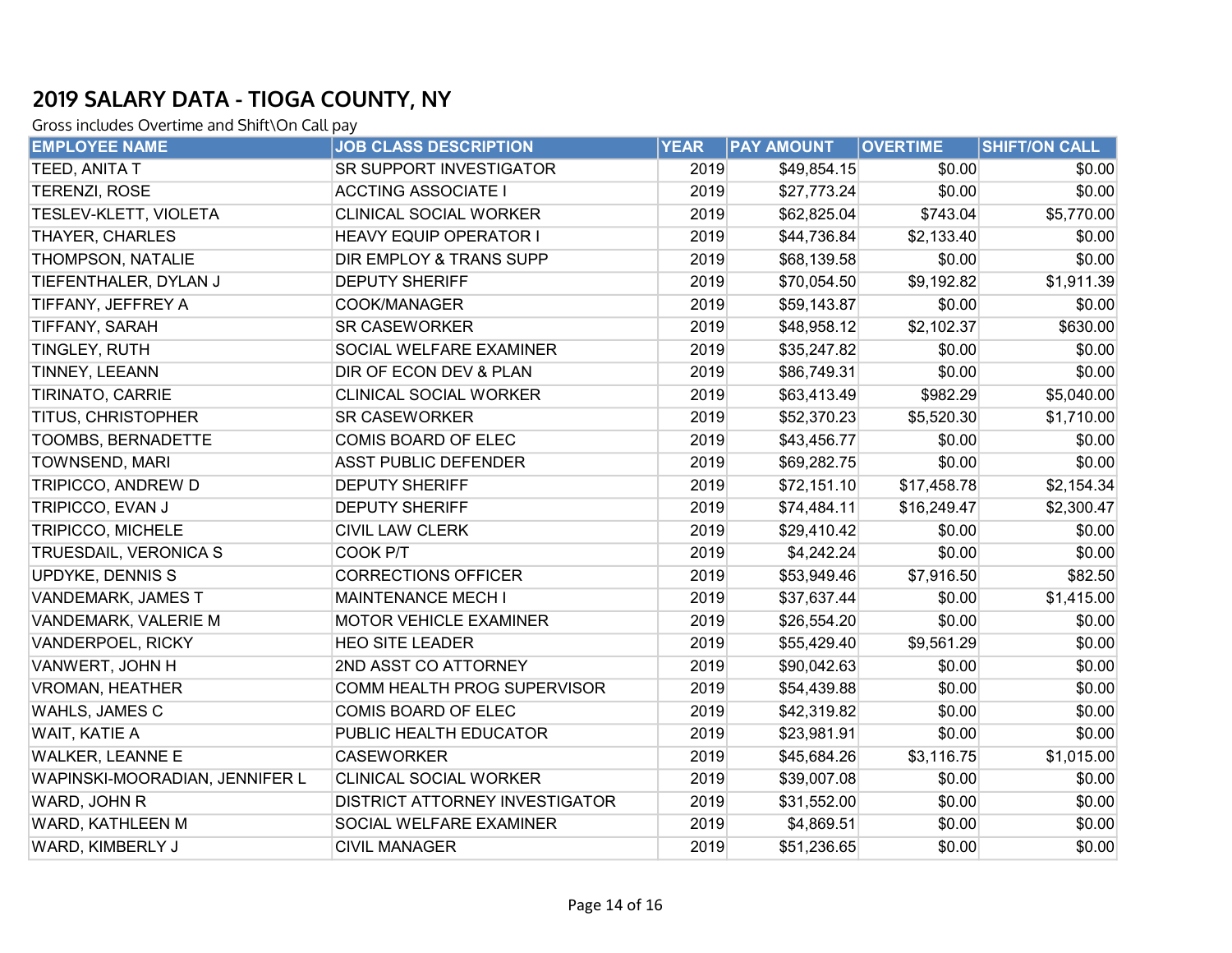| <b>EMPLOYEE NAME</b>     | <b>JOB CLASS DESCRIPTION</b>   | <b>YEAR</b> | <b>PAY AMOUNT</b> | <b>OVERTIME</b> | SHIFT/ON CALL |
|--------------------------|--------------------------------|-------------|-------------------|-----------------|---------------|
| WARD, PENELOPE L         | SOCIAL WELFARE EXAMINER        | 2019        | \$31,643.64       | \$0.00          | \$0.00        |
| <b>WARFLE, EMILY S</b>   | PUBLIC HEALTH EDUCATOR         | 2019        | \$6,147.11        | \$0.00          | \$0.00        |
| WARNER, JENNIFER B       | OFFICE SPEC I (SEASONAL)       | 2019        | \$3,528.53        | \$0.00          | \$0.00        |
| WARNER, SAMUEL D         | <b>DEPUTY SHERIFF</b>          | 2019        | \$49,078.98       | \$2,560.46      | \$578.69      |
| WASKO, STEVEN            | <b>CORRECTIONS OFFICER</b>     | 2019        | \$46,122.36       | \$3,910.67      | \$0.00        |
| <b>WATERMAN, BRIAN</b>   | <b>HEAVY EQUIP OPRATOR III</b> | 2019        | \$44,776.25       | \$1,571.15      | \$0.00        |
| <b>WEBSTER, SAMANTHA</b> | SUPPORT INVESTIGATOR           | 2019        | \$36,970.00       | \$0.00          | \$0.00        |
| WEED, MEGAN A            | <b>CASEWORKER</b>              | 2019        | \$44,130.13       | \$1,950.35      | \$535.00      |
| <b>WERNER, DENISE</b>    | <b>OFFICE SPECIALIST II</b>    | 2019        | \$10,185.53       | \$0.00          | \$0.00        |
| <b>WERTMAN, MARILYN</b>  | SEC TO PUB HEALTH DIR          | 2019        | \$22,062.42       | \$0.00          | \$0.00        |
| <b>WESTON, DALE N</b>    | <b>TIOGA COUNTY LEGISLATOR</b> | 2019        | \$12,235.61       | \$0.00          | \$0.00        |
| WHIPPLE, JULIE A         | PRIN SOC WELF EXAMINER         | 2019        | \$54,844.77       | \$289.70        | \$0.00        |
| WHITE, BRIAN             | <b>MOTOR EQUIP OPRATOR III</b> | 2019        | \$40,406.59       | \$1,611.19      | \$0.00        |
| WHITE, WILLIAM           | SERGEANT-SHERIFF               | 2019        | \$67,707.71       | \$631.04        | \$15.01       |
| WHITMORE, CORRINE J      | SOC SVCS INVESTIGATOR PT       | 2019        | \$11,752.29       | \$0.00          | \$0.00        |
| WHITNEY, TEDESSA M       | CLINICAL SOCIAL WORKER         | 2019        | \$841.57          | \$0.00          | \$0.00        |
| <b>WIANT, DARION C</b>   | <b>CORRECTIONS OFFICER</b>     | 2019        | \$30,023.55       | \$3,849.13      | \$0.00        |
| WILDING, CHRISTINA M     | PUBLIC SAFETY DISPATCHER       | 2019        | \$45,550.39       | \$2,191.45      | \$1,564.50    |
| WILLIAMS, JANEILLE F     | CLINICAL SOCIAL WORKER         | 2019        | \$58,166.44       | \$185.76        | \$1,675.00    |
| WILLIAMS, JESSICA A      | <b>CORRECTIONS SERGEANT</b>    | 2019        | \$66,232.33       | \$2,923.52      | \$0.00        |
| WILLIAMS, ROBERT P       | <b>COUNTY CORONER</b>          | 2019        | \$33,488.06       | \$0.00          | \$0.00        |
| WILLIAMS-COMO, SHARON    | CERT ALCOHOL&DRUG COUNS        | 2019        | \$20,443.13       | \$0.00          | \$0.00        |
| <b>WILLMOT, KATERINA</b> | SOCIAL WELFARE EXAMINER SEASON | 2019        | \$6,101.91        | \$0.00          | \$0.00        |
| WILSON, BRANDI L         | OFFICE SPEC I (SEASONAL)       | 2019        | \$25,579.27       | \$0.00          | \$0.00        |
| WOODBURN, BRITTANY K     | ECONOMIC DEV SPECIALIST        | 2019        | \$47,578.33       | \$0.00          | \$0.00        |
| WORDEN, JOANNE C         | <b>ELECTION WORKER</b>         | 2019        | \$713.20          | \$0.00          | \$0.00        |
| YAEGER, TREVOR J         | SERGEANT-SHERIFF               | 2019        | \$75,752.75       | \$6,754.22      | \$2,000.46    |
| YETTER, SHAWN L          | <b>COMIS SOCIAL SERVICE</b>    | 2019        | \$108,909.48      | \$0.00          | \$0.00        |
| YOEST, JO ELLEN          | <b>CASEWORKER</b>              | 2019        | \$49,006.74       | \$4,394.88      | \$1,200.00    |
| YURICEK, JANICE          | <b>ACCT ASSOC III P/T</b>      | 2019        | \$5,543.06        | \$0.00          | \$0.00        |
| <b>ZLINSKY, CHERI</b>    | PROBATION OFFICER              | 2019        | \$46,101.41       | \$0.00          | \$0.00        |